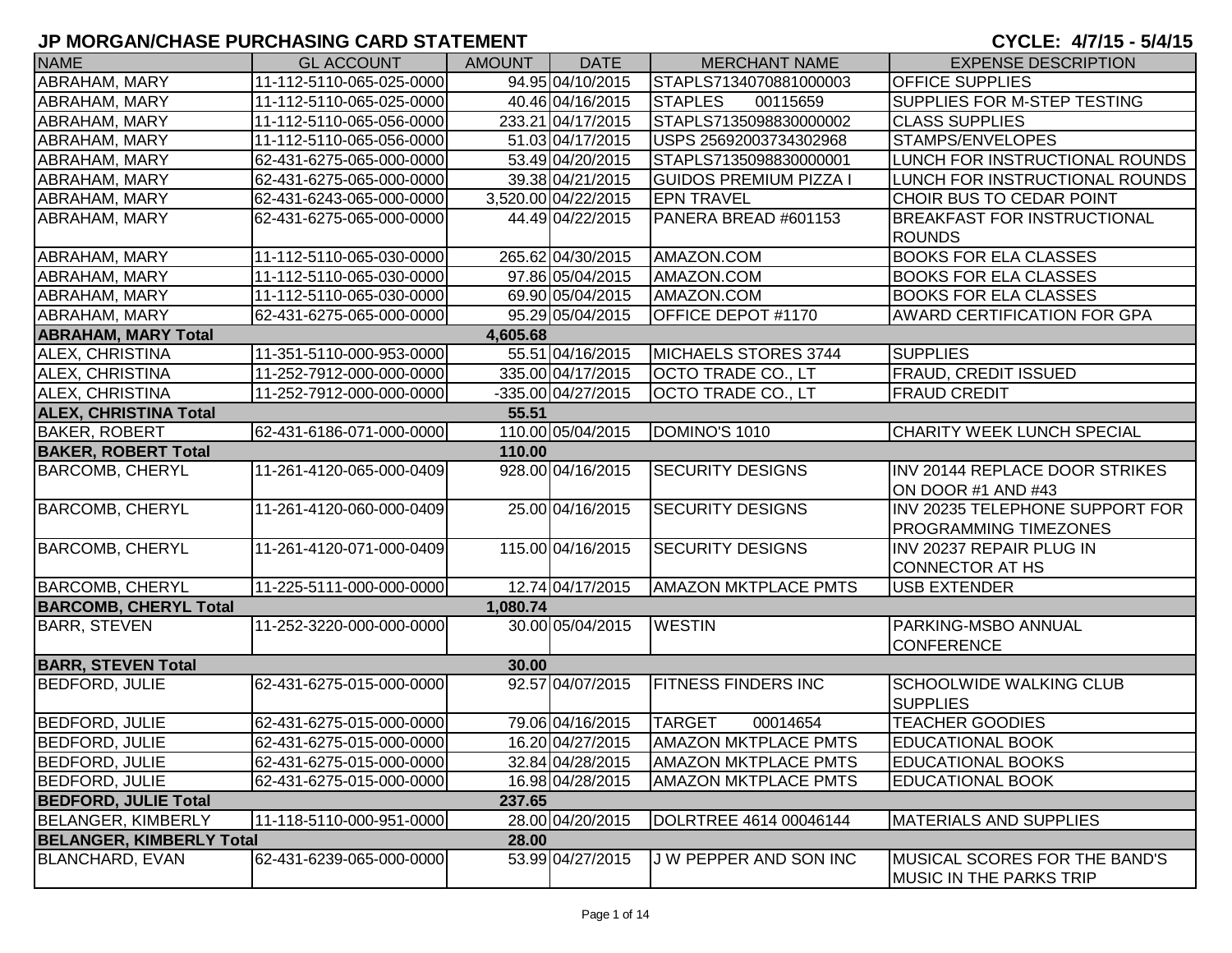| <b>NAME</b>                     | <b>GL ACCOUNT</b>        | <b>AMOUNT</b> | <b>DATE</b>        | <b>MERCHANT NAME</b>               | <b>EXPENSE DESCRIPTION</b>                                                                                                                                                                                      |
|---------------------------------|--------------------------|---------------|--------------------|------------------------------------|-----------------------------------------------------------------------------------------------------------------------------------------------------------------------------------------------------------------|
| <b>BLANCHARD, EVAN Total</b>    |                          | 53.99         |                    |                                    |                                                                                                                                                                                                                 |
| <b>BLOOM, LYNETTE</b>           | 11-351-5610-000-953-0000 |               | 36.34 04/16/2015   | <b>GUIDOS PREMIUM PIZZA I</b>      | <b>FOOD SUMMER LEADER MTG</b>                                                                                                                                                                                   |
| <b>BLOOM, LYNETTE Total</b>     |                          | 36.34         |                    |                                    |                                                                                                                                                                                                                 |
| <b>BRASIL, SANDRA</b>           | 11-111-5110-055-025-0000 |               | 106.99 04/07/2015  | SSI*SCHOOL SPECIALTY               | <b>SUPPLIES FOR ZEBROWSKI</b>                                                                                                                                                                                   |
|                                 |                          |               |                    |                                    | <b>CLASSROOM</b>                                                                                                                                                                                                |
| <b>BRASIL, SANDRA</b>           | 11-111-5110-055-045-0000 |               | 22.61 04/23/2015   | AMAZON.COM                         | <b>GRAPH PAPER FOR MATH</b>                                                                                                                                                                                     |
| <b>BRASIL, SANDRA</b>           | 11-111-5110-055-045-0000 |               | 543.10 04/29/2015  | DMI* DELL K-12 PTR                 | TONER FOR PRINTERS                                                                                                                                                                                              |
| <b>BRASIL, SANDRA</b>           | 62-431-6277-055-000-0000 |               | 75.40 05/01/2015   | SSI*SCHOOL SPECIALTY               | <b>INTERN SUPPLIES FOR JODY PAYNE</b>                                                                                                                                                                           |
| <b>BRASIL, SANDRA Total</b>     |                          | 748.10        |                    |                                    |                                                                                                                                                                                                                 |
| <b>BRATNEY, BETHANY</b>         | 11-222-5310-071-000-0000 |               | 301.01 04/23/2015  | <b>FOLLETT SCHOOL SOLUTIO</b>      | NEW MATERIALS FOR LMC                                                                                                                                                                                           |
| <b>BRATNEY, BETHANY</b>         | 11-222-5990-071-000-0000 |               | 39.50 04/30/2015   | PBD ALA-GRAPH EDITIONS             | PROMOTIONAL MATERIALS FOR LMC                                                                                                                                                                                   |
| <b>BRATNEY, BETHANY</b>         | 11-222-5990-071-000-0000 |               | 55.40 05/01/2015   | <b>DEMCO INC</b>                   | <b>SUPPLIES FOR LMC</b>                                                                                                                                                                                         |
| <b>BRATNEY, BETHANY Total</b>   |                          | 395.91        |                    |                                    |                                                                                                                                                                                                                 |
| <b>BRAUN, LISA</b>              | 11-112-5110-065-065-0000 |               | 95.70 04/23/2015   | AMAZON.COM                         | <b>RESOURCE BOOKS (NEXT GEN SCI)</b><br>STD, CRITICAL THINKING/PROBLEM<br>SOLVING, SCIENCE CHART/GRAPH<br><b>PRACTICE); INDEX CARD FOR CLASS</b><br><b>ACTIVITIES, WORD SENTENCE STRIPS</b><br>TO DISPLAY VOCAB |
| <b>BRAUN, LISA Total</b>        |                          | 95.70         |                    |                                    |                                                                                                                                                                                                                 |
| <b>BURKHARDT, LORETTA</b>       | 62-431-6415-065-000-0000 |               | 8.25 04/20/2015    | <b>STAPLES</b><br>00115659         | FOLDERS FOR SCRIPT FOR THEATER                                                                                                                                                                                  |
| <b>BURKHARDT, LORETTA Total</b> |                          | 8.25          |                    |                                    |                                                                                                                                                                                                                 |
| <b>CALHOUN, STEPHANIE</b>       | 11-351-5110-000-953-0000 |               | 24.99 04/22/2015   | <b>TARGET</b><br>00014654          | <b>CLASSROOM SUPPLIES</b>                                                                                                                                                                                       |
| <b>CALHOUN, STEPHANIE</b>       | 11-351-5110-000-953-0000 |               | 34.99 04/23/2015   | MEIJER INC #122 Q01                | <b>CLASSROOM SUPPLIES</b>                                                                                                                                                                                       |
| <b>CALHOUN, STEPHANIE</b>       | 11-351-5110-000-953-0000 |               | -24.99 04/23/2015  | <b>TARGET</b><br>00014654          | <b>CLASSROOM SUPPLIES</b>                                                                                                                                                                                       |
| CALHOUN, STEPHANIE              | 11-351-5110-000-953-0000 |               | 39.99 04/23/2015   | TOYS R US #9274 QPS                | <b>CLASSROOM SUPPLIES</b>                                                                                                                                                                                       |
| CALHOUN, STEPHANIE              | 11-351-5110-000-953-0000 |               | -34.99 04/24/2015  | MEIJER INC #122<br>Q <sub>01</sub> | <b>CLASSROOM SUPPLIES</b>                                                                                                                                                                                       |
| CALHOUN, STEPHANIE              | 11-351-5110-000-953-0000 |               | 42.98 04/27/2015   | THE HOME DEPOT 2742                | <b>CLASSROOM SUPPLIES</b>                                                                                                                                                                                       |
| <b>CALHOUN, STEPHANIE</b>       | 11-351-5110-000-953-0000 |               | -39.99 04/27/2015  | <b>TOYS R US #9274</b><br>QPS      | <b>CLASSROOM SUPPLIES</b>                                                                                                                                                                                       |
| <b>CALHOUN, STEPHANIE Total</b> |                          | 42.98         |                    |                                    |                                                                                                                                                                                                                 |
| CARTER, NICOLE                  | 62-431-6190-071-000-0000 |               | -340.70 04/13/2015 | <b>GRAND TRAV RESORT &amp; SP</b>  | <b>CREDIT FOR HOSA HOTEL ROOMS</b>                                                                                                                                                                              |
| <b>CARTER, NICOLE Total</b>     |                          | $-340.70$     |                    |                                    |                                                                                                                                                                                                                 |
| CIANCIO, WANDA                  | 11-225-5910-000-000-0000 |               | 52.91 04/08/2015   | AMAZON.COM                         | <b>BLUETOOTH MICE AND MOUSEPAD</b>                                                                                                                                                                              |
| CIANCIO, WANDA                  | 11-225-4120-000-000-0000 |               | 134.25 04/22/2015  | SQ *POD DROP REPAIR                | <b>IPAD REPAIR</b>                                                                                                                                                                                              |
| CIANCIO, WANDA                  | 11-225-5910-000-000-0409 |               | 50.78 04/24/2015   | <b>TLF PATS FIELD OF FLOW</b>      | <b>FLOWERS FOR EMPLOYEE IN</b><br><b>HOSPITAL</b>                                                                                                                                                               |
| <b>CIANCIO, WANDA Total</b>     |                          | 237.94        |                    |                                    |                                                                                                                                                                                                                 |
| <b>CIANFERRA, LINDA</b>         | 11-221-3220-000-000-6710 |               | -250.00 04/13/2015 | ACT*MAEPD/NHRD                     | STATE ADULT ED OFFICE REFUND -<br>COVERED ONE NIGHT FOR SECOND<br><b>YEAR DIRECTORS</b>                                                                                                                         |
| <b>CIANFERRA, LINDA</b>         | 11-221-3220-000-000-6710 |               | 575.00 04/20/2015  | <b>CASAS</b>                       | CASAS ASSESSMENT TRAINING -<br>(REPORTING)                                                                                                                                                                      |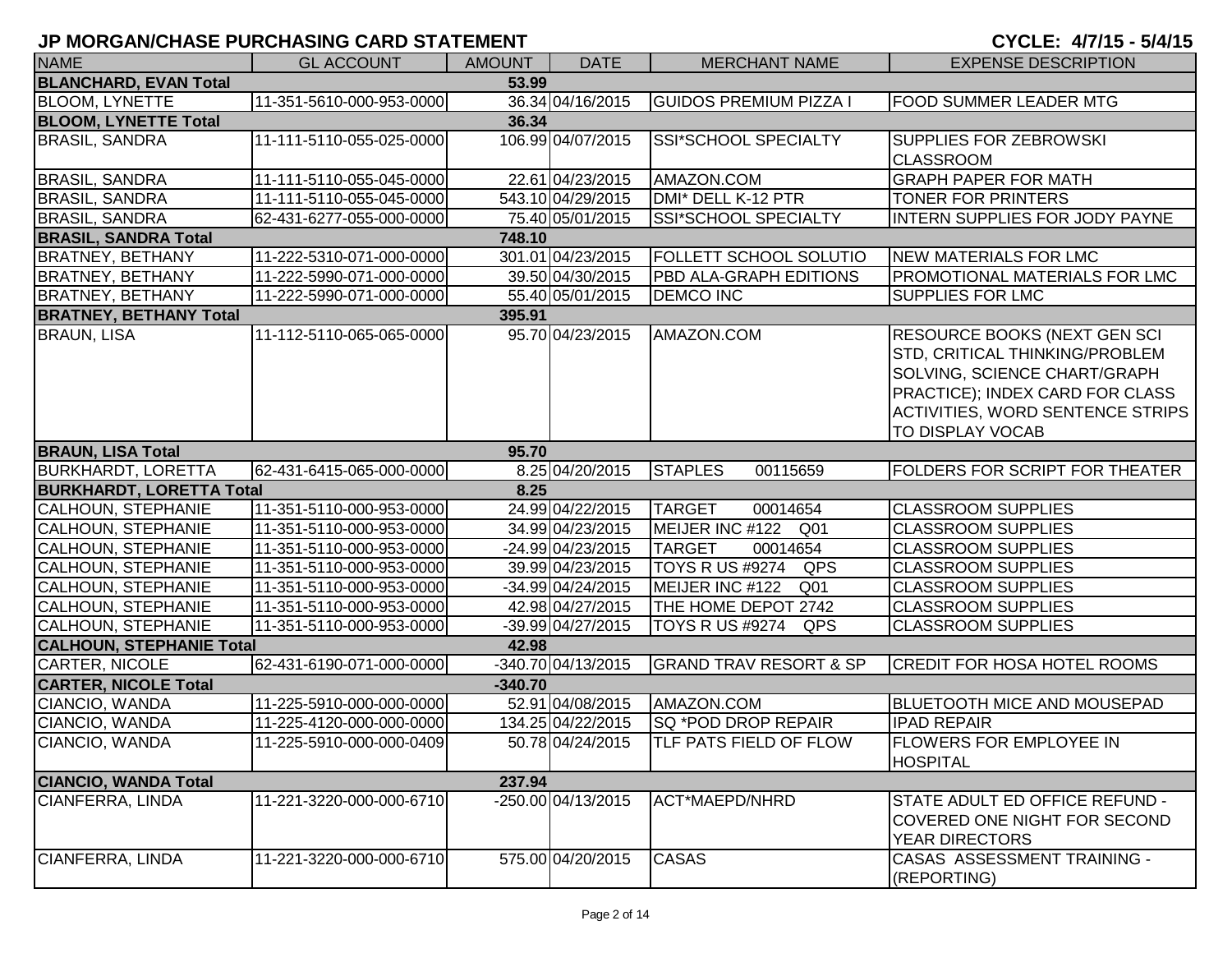| <b>NAME</b>                      | <b>GL ACCOUNT</b>        | <b>AMOUNT</b> | <b>DATE</b>          | <b>MERCHANT NAME</b>             | <b>EXPENSE DESCRIPTION</b>                 |
|----------------------------------|--------------------------|---------------|----------------------|----------------------------------|--------------------------------------------|
| <b>CIANFERRA, LINDA</b>          | 11-221-3220-000-913-3310 |               | 575.00 04/20/2015    | <b>CASAS</b>                     | <b>CASAS ASSESSMENT TRAINING</b>           |
|                                  |                          |               |                      |                                  | (REPORTING)                                |
| CIANFERRA, LINDA                 | 11-221-3220-000-000-6710 |               | 10.00 04/20/2015     | <b>OAKLAND SCHOOLS-RC INT</b>    | <b>CONFERENCE</b>                          |
| <b>CIANFERRA, LINDA</b>          | 11-221-3220-000-000-6710 |               | 20.00 04/20/2015     | <b>OAKLAND SCHOOLS-RC INT</b>    | AC SCHECHS                                 |
| CIANFERRA, LINDA                 | 11-113-3220-071-012-0000 |               | 14.65 04/24/2015     | <b>OLD CITY HALL</b>             | MAIO ALTERNATIVE ED CONFERENCE             |
|                                  |                          |               |                      |                                  | <b>MEAL</b>                                |
| CIANFERRA, LINDA                 | 11-113-3220-071-012-0000 |               | 157.50 04/27/2015    | <b>DOUBLETREE</b>                | <b>MAIO ALTERNATIVE ED CONFERENCE</b>      |
| <b>CIANFERRA, LINDA Total</b>    |                          | 1,102.15      |                      |                                  |                                            |
| CLARK, KIM                       | 62-431-6217-055-000-0000 |               | 41.94 04/15/2015     | AMAZON.COM                       | <b>BOOKS FOR MEDIA CENTER</b>              |
| <b>CLARK, KIM</b>                | 62-431-6217-055-000-0000 |               | 10.00 04/15/2015     | AMAZON.COM                       | <b>BOOKS FOR MEDIA CENTER</b>              |
| <b>CLARK, KIM</b>                | 62-431-6217-055-000-0000 |               | 13.98 04/15/2015     | AMAZON.COM                       | <b>BOOKS FOR MEDIA CENTER</b>              |
| CLARK, KIM                       | 62-431-6217-055-000-0000 |               | 27.68 04/20/2015     | AMAZON.COM                       | <b>BOOKS FOR MEDIA CENTER</b>              |
| CLARK, KIM                       | 62-431-6217-055-000-0000 |               | 22.97 04/20/2015     | JOANN ETC #1933                  | <b>STICKERS FOR BOOKS IN MEDIA</b>         |
|                                  |                          |               |                      |                                  | <b>CENTER</b>                              |
| CLARK, KIM                       | 62-431-6217-055-000-0000 |               | 47.56 04/27/2015     | AMAZON.COM                       | <b>BOOKS FOR MEDIA CENTER</b>              |
| <b>CLARK, KIM</b>                | 62-431-6217-055-000-0000 |               | 235.00 04/27/2015    | INSTITUTE FOR EDUCATIO           | <b>SUPPLIES FOR MEDIA</b>                  |
|                                  |                          |               |                      |                                  | CETNER/CONFERENCE                          |
| CLARK, KIM                       | 62-431-6217-055-000-0000 |               | 44.00 04/27/2015     | <b>JUNIOR LIBRARY GUI</b>        | <b>BOOKS FOR MEDIA CENTER</b>              |
| CLARK, KIM                       | 62-431-6217-055-000-0000 |               | 48.16 04/29/2015     | AMAZON.COM                       | <b>BOOKS FOR MEDIA CENTER</b>              |
| <b>CLARK, KIM</b>                | 62-431-6217-055-000-0000 |               | 13.85 04/29/2015     | AMAZON.COM                       | <b>BOOKS FOR MEDIA CENTER</b>              |
| <b>CLARK, KIM</b>                | 62-431-6217-055-000-0000 |               | 34.00 04/29/2015     | AMAZON.COM                       | <b>BOOKS FOR MEDIA CENTER</b>              |
| <b>CLARK, KIM</b>                | 62-431-6217-055-000-0000 |               | 9.98 05/01/2015      | <b>AMAZON MKTPLACE PMTS</b>      | <b>BOOKS FOR MEDIA CENTER</b>              |
| <b>CLARK, KIM</b>                | 62-431-6217-055-000-0000 |               | 16.06 05/04/2015     | AMAZON.COM                       | <b>BOOKS FOR MEDIA CENTER</b>              |
| <b>CLARK, KIM</b>                | 62-431-6217-055-000-0000 |               | 13.98 05/04/2015     | AMAZON.COM                       | <b>BOOKS FOR MEDIA CENTER</b>              |
| <b>CLARK, KIM Total</b>          |                          | 579.16        |                      |                                  |                                            |
| COOLMAN, ROBERT                  | 11-261-5992-071-000-0000 |               | 935.52 04/09/2015    | <b>LIGHTINGSUPPLY</b>            | <b>HS AUDITORIUM LIGHTS</b>                |
| COOLMAN, ROBERT                  | 11-261-5992-000-000-0000 |               | 18.00 04/16/2015     | <b>COUGAR SALES &amp; RENTAL</b> | <b>MTCE TOOLS</b>                          |
| <b>COOLMAN, ROBERT Total</b>     |                          | 953.52        |                      |                                  |                                            |
| <b>DIATIKAR, CHRISTINE</b>       | 62-431-6099-000-000-0000 |               | 3,296.16 04/13/2015  | <b>CLARION HOTELS</b>            | <b>GRAND RAPIDS HOTEL</b>                  |
| <b>DIATIKAR, CHRISTINE</b>       | 62-431-6099-000-000-0000 |               | 4,000.00 04/17/2015  | US FIRST<br>00 OF 00             | <b>CHAMPIONSHIP REGISTRATION</b>           |
| <b>DIATIKAR, CHRISTINE</b>       | 11-222-5990-071-000-0000 |               | 174.99 04/20/2015    | J W PEPPER AND SON INC           | <b>MUSIC</b>                               |
| <b>DIATIKAR, CHRISTINE</b>       | 11-111-5110-055-050-0000 |               | 85.00 04/20/2015     | J W PEPPER AND SON INC           | <b>MUSIC</b>                               |
| <b>DIATIKAR, CHRISTINE</b>       | 11-111-5110-055-050-0000 |               | 45.00 04/20/2015     | J W PEPPER AND SON INC           | <b>MUSIC</b>                               |
| <b>DIATIKAR, CHRISTINE</b>       | 62-431-6243-065-000-0000 |               | 640.28 04/20/2015    | J W PEPPER AND SON INC           | <b>MUSIC</b>                               |
| <b>DIATIKAR, CHRISTINE</b>       | 11-293-4910-000-000-0000 |               | 9,415.65 04/20/2015  | PLYMOUTH NOVI 155                | ATHLETIC TRAINER - 12/14, 1/15 AND<br>2/15 |
| <b>DIATIKAR, CHRISTINE</b>       | 62-431-6099-000-000-0000 |               | 9,009.00 04/21/2015  | <b>HOLIDAY INNS</b>              | <b>ST. LOUIS HOTEL ROOMS</b>               |
| <b>DIATIKAR, CHRISTINE</b>       | 62-431-6099-000-000-0000 |               | -81.35 04/27/2015    | <b>HOLIDAY INNS</b>              | <b>ST. LOUIS HOTEL ROOM CREDIT</b>         |
| <b>DIATIKAR, CHRISTINE</b>       | 11-111-5110-055-050-0000 |               | 90.99 05/01/2015     | J W PEPPER AND SON INC           | <b>MUSIC</b>                               |
| <b>DIATIKAR, CHRISTINE</b>       | 62-431-6212-055-000-0000 |               | 11,832.00 05/04/2015 | <b>FESTIVALS OF MUSIC</b>        | <b>CEDAR POINT TRIP</b>                    |
| <b>DIATIKAR, CHRISTINE Total</b> |                          | 38,507.72     |                      |                                  |                                            |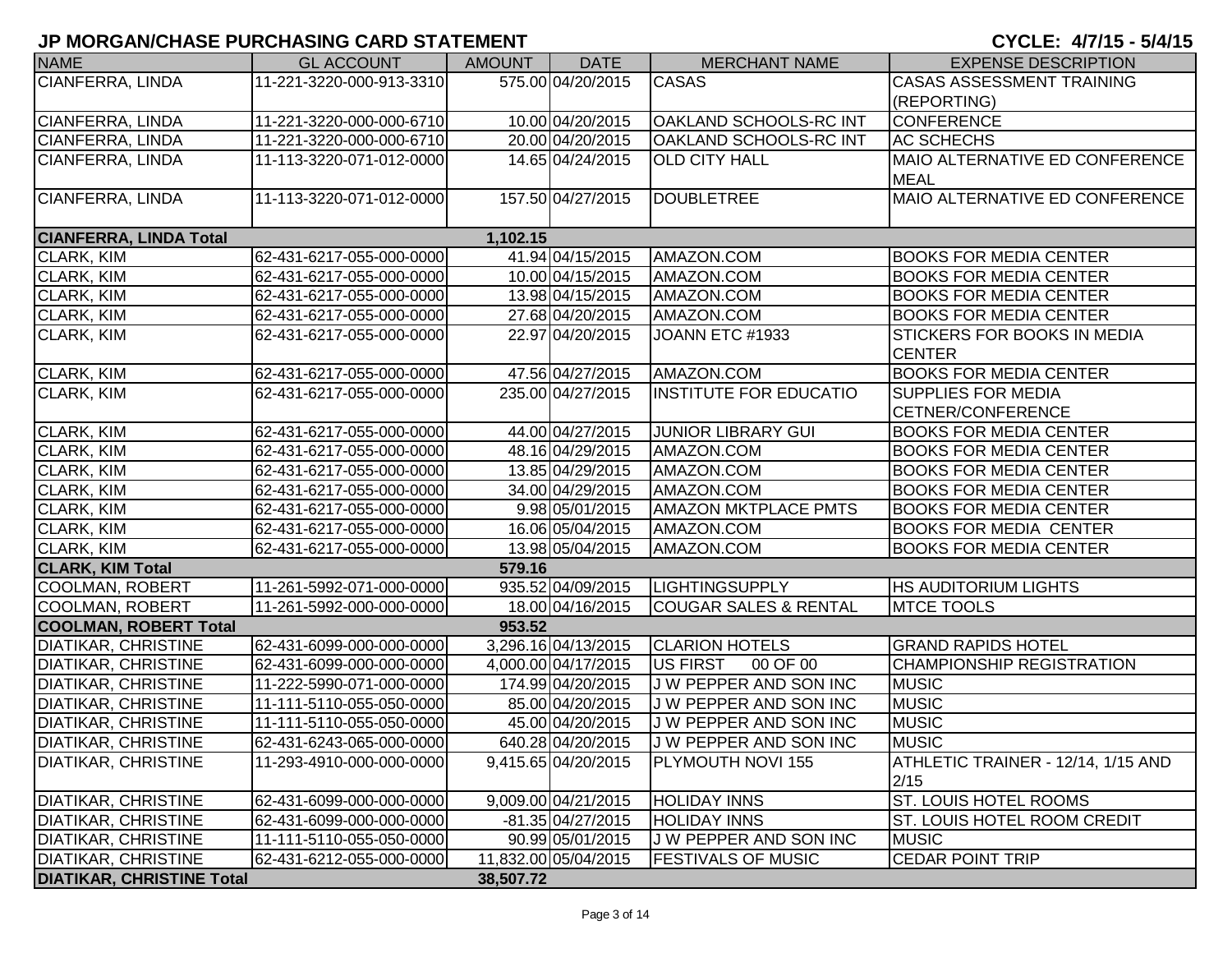| <b>NAME</b>                                     | <b>GL ACCOUNT</b>        | AMOUNT   | <b>DATE</b>         | <b>MERCHANT NAME</b>                          | <b>EXPENSE DESCRIPTION</b>                                                 |
|-------------------------------------------------|--------------------------|----------|---------------------|-----------------------------------------------|----------------------------------------------------------------------------|
| DRAGOO, MICHAEL                                 | 11-261-5992-071-000-0000 |          | 881.67 04/20/2015   | KELE, INC                                     | <b>HS TRANSDUCER</b>                                                       |
| <b>DRAGOO, MICHAEL</b>                          | 11-261-5992-014-000-0000 |          | 905.00 04/27/2015   | <b>VICTORY PACKAGING LP</b>                   | <b>PV MOVING BOXES</b>                                                     |
| <b>DRAGOO, MICHAEL Total</b>                    |                          | 1,786.67 |                     |                                               |                                                                            |
| <b>EASON, CHRISTINE</b>                         | 11-252-7912-000-000-0000 |          | 78.48 04/16/2015    | <b>GREENES SHOES</b>                          | <b>FRAUD, SEE CREDIT</b>                                                   |
| <b>EASON, CHRISTINE</b>                         | 11-252-7912-000-000-0000 |          | $-78.48$ 04/22/2015 | <b>GREENES SHOES</b>                          | <b>FRAUD CREDIT</b>                                                        |
| <b>EASON, CHRISTINE Total</b>                   |                          | $.00 \,$ |                     |                                               |                                                                            |
| <b>FALLONE, MARIA</b>                           | 62-431-6275-014-000-0000 |          | 3,330.09 04/15/2015 | <b>SCHOLASTIC BOOK FAIRS</b>                  | BOOK FAIR #W3366664BF                                                      |
| <b>FALLONE, MARIA</b>                           | 62-431-6275-014-000-0000 |          | 276.99 04/16/2015   | SCHOOLLABELS.COM                              | <b>VISITOR LABELS</b>                                                      |
| <b>FALLONE, MARIA Total</b>                     |                          | 3,607.08 |                     |                                               |                                                                            |
| <b>FULAR, JAMES</b>                             | 11-261-5993-000-000-0000 |          | 2,770.88 04/08/2015 | RESIDEX, LLC                                  | <b>GRNDS CRABGRASS PREVENTER,</b>                                          |
|                                                 |                          |          |                     |                                               | <b>FIELD DAY &amp; SOFTBALL CHALK</b>                                      |
| <b>FULAR, JAMES</b>                             | 11-261-5993-000-000-0000 |          | 430.59 04/15/2015   | <b>BADER AND SONS CO.</b>                     | <b>GRNDS BOOMER SPRAYER PARTS</b>                                          |
| <b>FULAR, JAMES</b>                             | 11-261-5993-000-000-0000 |          | 27.18 05/04/2015    | MARKS OUTDOOR POWER EQ GRNDS Z-MOWER #3 PARTS |                                                                            |
| <b>FULAR, JAMES Total</b>                       |                          | 3,228.65 |                     |                                               |                                                                            |
| <b>FURLOW, SETH</b>                             | 11-113-5110-071-414-0000 |          | 23.67 04/15/2015    | <b>VWR INTERNATIONAL INC</b>                  | <b>MICROBIAL SPORE STAINING</b>                                            |
| <b>FURLOW, SETH</b>                             | 11-113-5110-071-414-0000 |          | 250.85 04/15/2015   | <b>VWR INTERNATIONAL INC</b>                  | MICROBIAL SURVIVAL LAB                                                     |
| <b>FURLOW, SETH</b>                             | 11-113-5110-071-414-0000 |          | 43.52 04/15/2015    | <b>VWR INTERNATIONAL INC</b>                  | <b>MICROBIOLOGY UNIT IB BIO</b>                                            |
| <b>FURLOW, SETH</b>                             | 11-113-5110-071-414-0000 |          | 192.97 04/30/2015   | <b>ECOSPHERE ASSOCIATES I</b>                 | <b>IB YEAR 1 MESOCOSM REQUIRED</b>                                         |
|                                                 |                          |          |                     |                                               | <b>PRACTICAL LAB</b>                                                       |
| <b>FURLOW, SETH Total</b>                       |                          | 511.01   |                     |                                               |                                                                            |
| GILMORE, MEGAN                                  | 11-118-5110-000-951-0000 |          | 45.80 04/21/2015    | MICHAELS STORES 3744                          | <b>END OF THE YEAR ITEMS</b>                                               |
| GILMORE, MEGAN                                  | 11-118-5110-000-951-0000 |          | 61.83 04/22/2015    | <b>ORIENTAL TRADING CO</b>                    | <b>TEACHER SUPPLIES</b>                                                    |
| <b>GILMORE, MEGAN</b>                           | 11-118-5110-000-951-0000 |          | 6.49 04/29/2015     | <b>GREAT LAKES ACE HARDWA</b>                 | <b>TEACHING SUPPLIES</b>                                                   |
| <b>GILMORE, MEGAN</b>                           | 11-118-5110-000-951-0000 |          | 8.47 05/01/2015     | <b>TARGET</b><br>00014654                     | <b>TEACHING SUPPLIES</b>                                                   |
| GILMORE, MEGAN                                  | 11-118-5110-000-951-0000 |          | 6.00 05/04/2015     | <b>SCHOLASTIC BOOK CLUB</b>                   | <b>BOOKS</b>                                                               |
| <b>GILMORE, MEGAN Total</b>                     |                          | 128.59   |                     |                                               |                                                                            |
| GONZALEZ-SHEERAN, MAR(62-431-6257-065-000-0000) |                          |          | 175.00 04/17/2015   | <b>BEGONIA BROTHERS</b>                       | <b>DEPOSIT FOR 8TH GRADE FAREWELL</b><br><b>ACTIVITY, INFLATABLE SLIDE</b> |
| GONZALEZ-SHEERAN, MAR011-112-5110-065-065-0000  |                          |          | 20.95 04/29/2015    | <b>FLINN SCIENTIFIC, I</b>                    | <b>EXPERIMENT SUPPLIES</b>                                                 |
| GONZALEZ-SHEERAN, MAR(11-112-5110-065-065-0000) |                          |          | 10.58 04/30/2015    | <b>TARGET</b><br>00014654                     | <b>LIGHTBULBS FOR EXPERIMENTS</b>                                          |
| <b>GONZALEZ-SHEERAN, MARGARET Total</b>         |                          | 206.53   |                     |                                               |                                                                            |
| <b>GORDON, BRIAN</b>                            | 11-293-5990-000-000-0000 |          | 3,500.00 04/08/2015 | <b>SQ *CARTER CROMPTON, I</b>                 | <b>BATTING CAGE FOR SOFTBALL</b>                                           |
| <b>GORDON, BRIAN</b>                            | 11-293-5990-000-000-0000 |          | 2,076.00 04/16/2015 | <b>DIRECT FITNESS SOLUTIO</b>                 | <b>WEIGHT BARS AND COLLARS</b>                                             |
| <b>GORDON, BRIAN Total</b>                      |                          | 5,576.00 |                     |                                               |                                                                            |
| HANSEN, ANN                                     | 11-118-3220-000-951-0000 |          |                     |                                               |                                                                            |
| HANSEN, ANN                                     | 11-118-3220-000-951-0000 |          | 20.00 04/20/2015    | <b>OAKLAND SCHOOLS-RC INT</b>                 | <b>PROFESSIONAL DEVELOPMENT</b>                                            |
| <b>HANSEN, ANN Total</b>                        |                          | 30.00    |                     |                                               |                                                                            |
| HARRIS, CHRISTINE                               | 62-431-6355-031-000-0000 |          | 4.98 04/13/2015     | <b>HILLERS MARKET</b>                         | <b>CRAFT SUPPLIES</b>                                                      |
| <b>HARRIS, CHRISTINE Total</b>                  |                          | 4.98     |                     |                                               |                                                                            |
| HARVEY, JENNIFER                                | 11-113-5110-071-414-0000 |          | 138.94 04/20/2015   | THE HOME DEPOT 2737                           | <b>MURAL SUPPLIES FOR BUS</b><br><b>TURNAROUND</b>                         |
| HARVEY, JENNIFER                                | 11-113-5110-071-414-0000 |          | 213.80 04/21/2015   | UTRECHT ART 8004471892                        | <b>IB ART SUPPLIES</b>                                                     |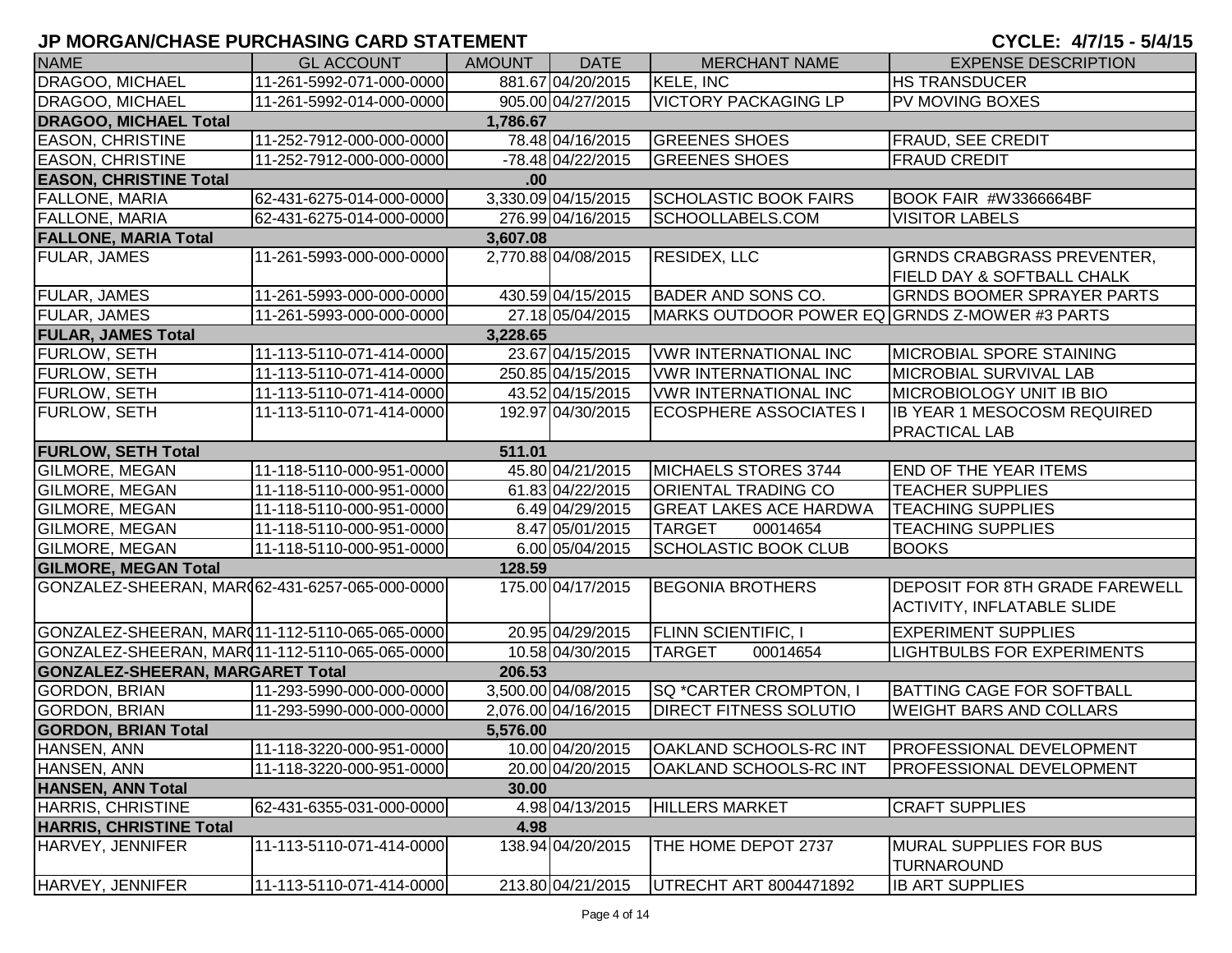| <b>NAME</b>                   | <b>GL ACCOUNT</b>        | <b>AMOUNT</b> | <b>DATE</b>         | <b>MERCHANT NAME</b>          | <b>EXPENSE DESCRIPTION</b>                                                                                                     |
|-------------------------------|--------------------------|---------------|---------------------|-------------------------------|--------------------------------------------------------------------------------------------------------------------------------|
| <b>HARVEY, JENNIFER</b>       | 11-113-5110-071-414-0000 |               | 111.92 04/22/2015   | THE HOME DEPOT 2737           | <b>SUPPLIES</b>                                                                                                                |
| HARVEY, JENNIFER              | 11-113-5110-071-414-0000 |               | 305.20 04/24/2015   | <b>DELTA</b>                  | <b>IB TRAINING IN FLORIDA</b>                                                                                                  |
| HARVEY, JENNIFER              | 11-113-5110-071-414-0000 |               | 59.00 04/24/2015    | <b>DELTA</b>                  | <b>FLIGHT ADDITIONAL COST</b>                                                                                                  |
| HARVEY, JENNIFER              | 11-113-5110-071-414-0000 |               | 65.66 04/27/2015    | 00115659<br><b>STAPLES</b>    | <b>IB SUPPLIES</b>                                                                                                             |
| <b>HARVEY, JENNIFER Total</b> |                          | 894.52        |                     |                               |                                                                                                                                |
| <b>HENDERSON, BETH</b>        | 41-456-6421-001-325-0014 |               | 2,244.00 04/15/2015 | STAPLS7134798309000001        | <b>SUNGARD SCANNERS</b>                                                                                                        |
| <b>HENDERSON, BETH</b>        | 11-252-5910-000-000-0000 |               | 359.03 04/17/2015   | <b>RR DONNELLEY</b>           | AP CHECK STOCK                                                                                                                 |
| <b>HENDERSON, BETH</b>        | 62-431-6533-071-000-0000 |               | 135.64 04/29/2015   | IN *PRINT & MARKETING         | <b>BANKING SUPPLIES - HS ORCHESTRA</b><br><b>BOOSTERS</b>                                                                      |
| <b>HENDERSON, BETH Total</b>  |                          | 2,738.67      |                     |                               |                                                                                                                                |
| <b>HOLLY, SHEILA</b>          | 11-111-5110-011-411-0000 |               | 4,778.45 04/15/2015 | <b>SCHOLASTIC INC. KEY 6</b>  | ANNUAL ELEMENTARY/LIBRARY<br><b>SUMMER BOOK ORDER</b>                                                                          |
| HOLLY, SHEILA                 | 11-221-7910-000-411-0000 |               | 244.00 04/16/2015   | <b>LRP PUBLICATIONS</b>       | MANAGING YOUR FEDERAL EDUATION<br>FUNDS SUBSCRIPTION, ALICE SMITH                                                              |
| <b>HOLLY, SHEILA</b>          | 11-221-3220-000-411-0000 |               | 50.00 04/20/2015    | OAKLAND SCHOOLS-RC INT        | LEADERSHIP & FACILITATION SKILLS<br>FOR GROUP EFFECTIVENESS<br>WORKSHOP; BECKY BYRD; MAY 1,<br>2015                            |
| HOLLY, SHEILA                 | 11-221-5990-000-430-0000 |               | 70.46 04/22/2015    | AMAZON.COM                    | SUMMER SHOULDER SERIES PD BOOK<br>FOR PRESCHOOL MATH; LISA<br><b>LAPORTE</b>                                                   |
| HOLLY, SHEILA                 | 11-221-7910-000-411-0000 |               | 197.39 04/22/2015   | <b>MARIA'S DELI</b>           | ROTARY DINNER EVENING MEETING;<br>APRIL 21, 2015                                                                               |
| HOLLY, SHEILA                 | 11-221-3220-000-411-0000 |               | 15.00 04/24/2015    | OAKLAND SCHOOLS-RC INT        | SPECIAL EDUCATION EVALS OF ELS;<br>JULIE BREHMER; MAY 8, 2015                                                                  |
| <b>HOLLY, SHEILA</b>          | 11-371-4910-000-276-7665 |               | 350.00 04/27/2015   | <b>ACCUTRAIN CORP</b>         | TITLE IIA, CATHOLIC CENTRAL;<br>INNOVATIVE SCHOOLS SUMMIT:<br>SCHOOL DISCIPLINE CONFERENCE;<br>MITCH HANCOCK; JULY 15-17, 2015 |
| <b>HOLLY, SHEILA</b>          | 11-221-3220-000-411-0000 |               | 50.00 04/27/2015    | OAKLAND SCHOOLS-RC INT        | <b>LEADERSHIP &amp; FACILITATION SKILLS</b><br>FOR GROUP EFFECTIVENESS<br>WORKSHOP; JEANNE DIAL; MAY 1,<br>2015                |
| <b>HOLLY, SHEILA</b>          | 11-125-5110-012-000-6015 |               | 149.50 04/29/2015   | STAPLS7135678023000001        | TITLE I SUPPLIES, ORCHARD HILLS;<br>PAULINE WOLSTENCROFT                                                                       |
| HOLLY, SHEILA                 | 11-221-3220-012-000-6015 |               | 8,250.00 05/01/2015 | <b>HGSE PROGRAM IN PROF E</b> | TITLE I WORKSHOP; SCHOOL<br>TURNAROUND LEADERS; PAM<br>QUITIQUIT, BARB ZIMMERMAN, ERIN<br>DAMON; JUNE 1-5, 2015                |
| <b>HOLLY, SHEILA Total</b>    |                          | 14,154.80     |                     |                               |                                                                                                                                |
| HOSKINS, DIANE                | 62-431-6301-033-000-0000 |               | 105.54 04/14/2015   | <b>GUIDOS PREMIUM PIZZA I</b> | <b>STUDENT FOOD</b>                                                                                                            |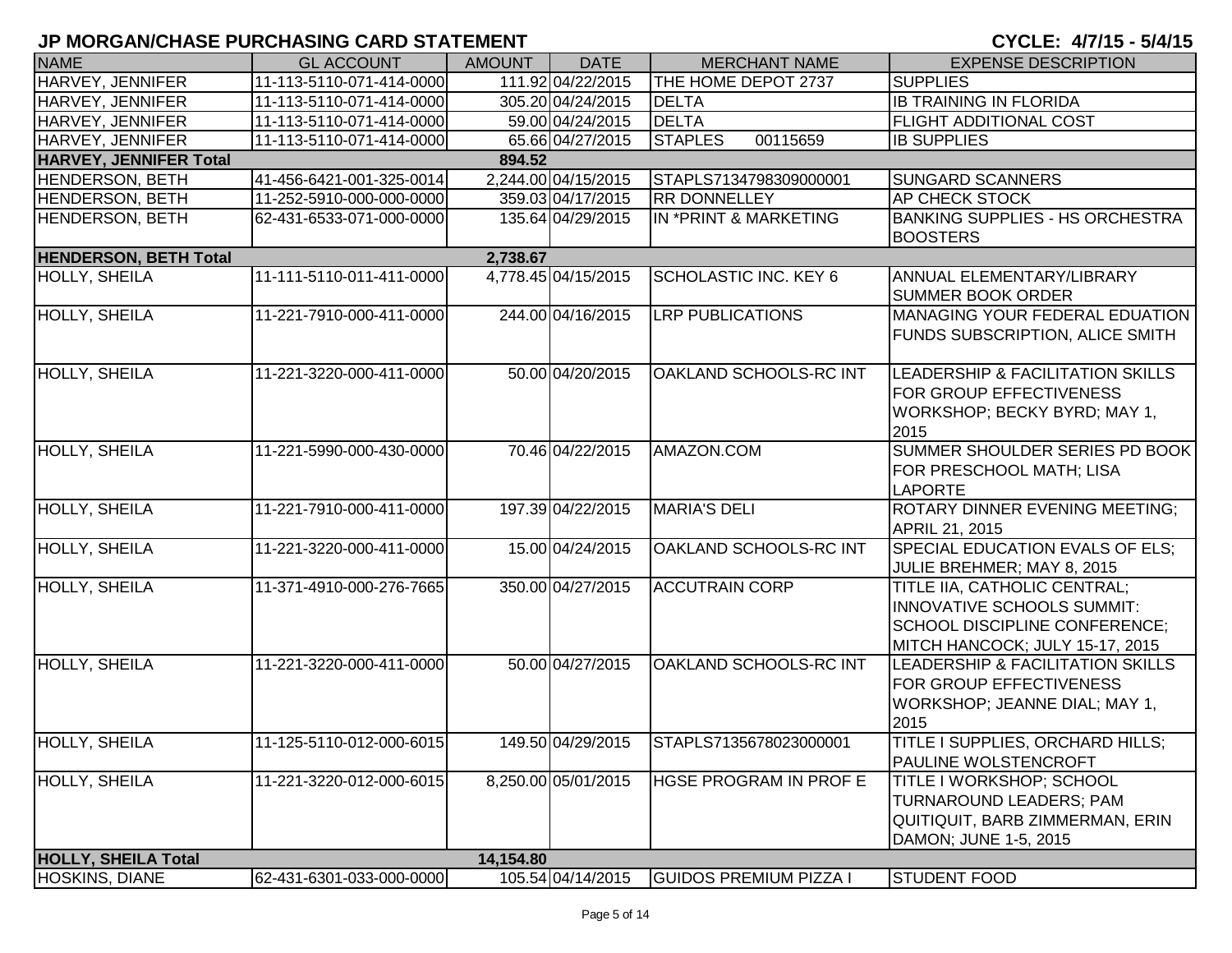| <b>NAME</b>                      | <b>GL ACCOUNT</b>        | <b>AMOUNT</b> | <b>DATE</b>       | <b>MERCHANT NAME</b>                | <b>EXPENSE DESCRIPTION</b>                               |
|----------------------------------|--------------------------|---------------|-------------------|-------------------------------------|----------------------------------------------------------|
| HOSKINS, DIANE                   | 62-431-6301-033-000-0000 |               | 44.74 04/15/2015  | MEIJER INC #122<br>Q01              | <b>STUDENT FOOD</b>                                      |
| HOSKINS, DIANE                   | 62-431-6301-033-000-0000 |               | 119.78 04/15/2015 | <b>RED OLIVE XV</b>                 | <b>STUDENT FOOD</b>                                      |
| HOSKINS, DIANE                   | 62-431-6301-033-000-0000 |               | 33.83 04/21/2015  | MEIJER INC #122<br>Q <sub>01</sub>  | <b>STUDENT FOOD</b>                                      |
| <b>HOSKINS, DIANE</b>            | 62-431-6301-033-000-0000 |               | 133.56 04/21/2015 | <b>RED OLIVE XV</b>                 | <b>STUDENT FOOD</b>                                      |
| HOSKINS, DIANE                   | 62-431-6301-033-000-0000 |               | 92.98 04/22/2015  | <b>RED OLIVE XV</b>                 | <b>STUDENT FOOD</b>                                      |
| HOSKINS, DIANE                   | 62-431-6301-033-000-0000 |               | 161.35 04/28/2015 | <b>GUIDOS PREMIUM PIZZA I</b>       | <b>STUDENT FOOD X 2 DAYS</b>                             |
| HOSKINS, DIANE                   | 62-431-6301-033-000-0000 |               | 31.96 04/28/2015  | MEIJER INC #122 Q01                 | <b>STUDENT FOOD</b>                                      |
| HOSKINS, DIANE                   | 11-131-5110-000-000-6710 |               | 403.99 05/01/2015 | STAPLS7135825691000001              | <b>TEACHER SUPPLY</b>                                    |
| HOSKINS, DIANE                   | 11-131-5110-000-000-6710 |               | 35.97 05/04/2015  | <b>AMAZON MKTPLACE PMTS</b>         | <b>CLASSROOM SUPPLIES</b>                                |
| <b>HOSKINS, DIANE Total</b>      |                          | 1,163.70      |                   |                                     |                                                          |
| JUOPPERI, JOHN                   | 11-261-5992-065-000-0000 |               | 14.04 04/09/2015  | <b>REDFORD LOCK COMPANY I</b>       | <b>MS HANDICAP LOCKER KEY</b>                            |
| JUOPPERI, JOHN                   | 11-261-5992-071-000-0000 |               | 8.00 04/21/2015   | REDFORD LOCK COMPANY I              | <b>HS OFFICE</b>                                         |
| JUOPPERI, JOHN                   | 11-261-5992-000-000-0000 |               | 180.26 04/29/2015 | <b>LAWSON PRODUCTS</b>              | <b>MTCE TOOLS</b>                                        |
| JUOPPERI, JOHN Total             |                          | 202.30        |                   |                                     |                                                          |
| KORTLANDT, PATRICIA              | 11-111-5110-011-025-0000 |               | 26.99 04/15/2015  | <b>AMAZON MKTPLACE PMTS</b>         | <b>REMOTE FOR SMART BOARD</b>                            |
| KORTLANDT, PATRICIA              | 11-111-5110-011-060-0000 |               | 57.49 04/15/2015  | LAKESHORE LEARNING MAT              | <b>FLUENCY CARD BANK FOR RESOURCE</b><br><b>ROOM</b>     |
| KORTLANDT, PATRICIA              | 11-241-5990-011-000-0000 |               | 99.36 04/20/2015  | STAPLS7135213422000001              | <b>STORAGE BAGS FOR SUMMER</b><br><b>MATERIALS</b>       |
| KORTLANDT, PATRICIA              | 62-431-6275-011-000-0000 |               | 138.61 04/22/2015 | <b>JB ROPE</b>                      | TUG OF WAR ROPE FOR FIELD DAY                            |
| KORTLANDT, PATRICIA              | 62-431-6275-011-000-0000 |               | 104.75 04/23/2015 | PLANK ROAD PUBLISHING               | <b>MUSIC K-8 MAGAZINE AND CD</b><br><b>RENEWAL</b>       |
| KORTLANDT, PATRICIA              | 11-111-5110-011-025-0000 |               | 49.00 04/24/2015  | PAYPAL *DYSLEXIEFON                 | DYSLEXIE FONT - 1 YEAR BUILDING<br><b>LICENSE</b>        |
| <b>KORTLANDT, PATRICIA Total</b> |                          | 476.20        |                   |                                     |                                                          |
| LAINE, MARGARET                  | 62-431-6105-071-000-0000 |               | 27.75 04/10/2015  | COLLEGEBOARD*PRODUCTS   AP SAT BOOK |                                                          |
| LAINE, MARGARET                  | 62-431-6105-071-000-0000 |               | 386.84 04/10/2015 | <b>SONY US</b>                      | <b>RECORDERS FOR AP FOREIGN</b><br><b>LANGUAGE TESTS</b> |
| LAINE, MARGARET                  | 62-431-6105-071-000-0000 |               | 387.00 04/29/2015 | AMAZON.COM                          | 30 BARRONS AP PSYCHOLOGY BOOKS                           |
| LAINE, MARGARET                  | 62-431-6105-071-000-0000 |               | 590.00 05/01/2015 | OU CE PAYMENTS FLEX RE              | <b>AP SUMMER INSTITUTE FOR</b><br><b>SZKRYBALO</b>       |
| LAINE, MARGARET                  | 62-431-6105-071-000-0000 |               | 214.52 05/04/2015 | AMAZON.COM                          | 2 COPIES DMS-5 FOR AP<br><b>PSYCHOLOGY</b>               |
| <b>LAINE, MARGARET Total</b>     |                          | 1,606.11      |                   |                                     |                                                          |
| LAMBERT, ELIZABETH               | 11-261-4910-014-000-0000 |               | 25.00 04/08/2015  | <b>ERADICO SERVICES</b>             | <b>DF PEST CONTROL</b>                                   |
| LAMBERT, ELIZABETH               | 11-261-4910-065-000-0000 |               | 34.00 04/08/2015  | <b>ERADICO SERVICES</b>             | <b>MS PEST CONTROL</b>                                   |
| LAMBERT, ELIZABETH               | 11-261-4910-071-000-0000 |               | 30.00 04/08/2015  | <b>ERADICO SERVICES</b>             | HS PEST CONTROL                                          |
| LAMBERT, ELIZABETH               | 11-261-4910-014-000-0000 |               | 25.00 04/08/2015  | <b>ERADICO SERVICES</b>             | PV PEST CONTROL                                          |
| LAMBERT, ELIZABETH               | 11-261-4910-013-000-0000 |               | 25.00 04/08/2015  | <b>ERADICO SERVICES</b>             | <b>NW PEST CONTROL</b>                                   |
| LAMBERT, ELIZABETH               | 11-261-4910-055-000-0000 |               | 25.00 04/08/2015  | <b>ERADICO SERVICES</b>             | <b>NM6 PEST CONTROL</b>                                  |
| LAMBERT, ELIZABETH               | 11-261-4910-001-000-0000 |               | 40.00 04/08/2015  | <b>ERADICO SERVICES</b>             | <b>ESB PEST CONTROL</b>                                  |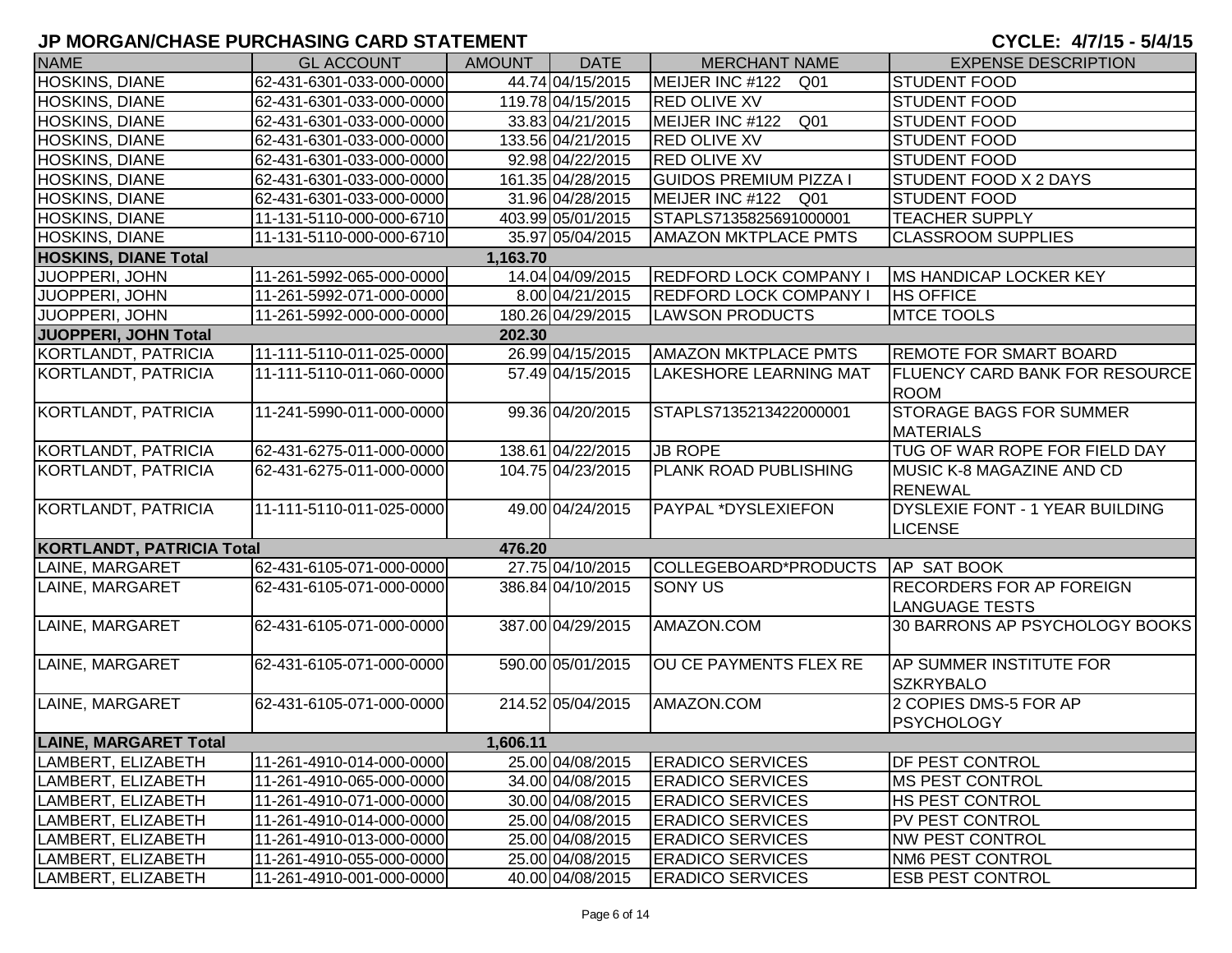| <b>NAME</b>        | <b>GL ACCOUNT</b>        | <b>AMOUNT</b> | <b>DATE</b>         | <b>MERCHANT NAME</b>          | <b>EXPENSE DESCRIPTION</b>                |
|--------------------|--------------------------|---------------|---------------------|-------------------------------|-------------------------------------------|
| LAMBERT, ELIZABETH | 11-261-4910-055-000-0000 |               | 25.00 04/08/2015    | <b>ERADICO SERVICES</b>       | <b>NM5 PEST CONTROL</b>                   |
| LAMBERT, ELIZABETH | 11-261-4910-011-000-0000 |               | 25.00 04/08/2015    | <b>ERADICO SERVICES</b>       | <b>VO PEST CONTROL</b>                    |
| LAMBERT, ELIZABETH | 11-261-4910-012-000-0000 |               | 25.00 04/08/2015    | <b>ERADICO SERVICES</b>       | <b>OH PEST CONTROL</b>                    |
| LAMBERT, ELIZABETH | 11-261-4910-060-000-0000 |               | 25.00 04/08/2015    | <b>ERADICO SERVICES</b>       | <b>ITC PEST CONTROL</b>                   |
| LAMBERT, ELIZABETH | 11-261-4910-003-000-0000 |               | 28.00 04/08/2015    | <b>ERADICO SERVICES</b>       | <b>PS PEST CONTROL</b>                    |
| LAMBERT, ELIZABETH | 11-261-4910-071-000-0000 |               | 140.00 04/08/2015   | IN *AQUATIC SOURCE, LL        | <b>HS POOL MAINTENANCE VISIT</b>          |
| LAMBERT, ELIZABETH | 11-261-3840-000-000-0000 |               | 303.25 04/08/2015   | <b>REPUBLIC SERVICES TRAS</b> | <b>MTCE DUMPSTER</b>                      |
| LAMBERT, ELIZABETH | 11-261-5992-005-000-0000 |               | 483.15 04/08/2015   | SHIFFLER EQUIPMENT SAL        | <b>MTCE MARKER BOARD, BULLETIN</b>        |
|                    |                          |               |                     |                               | <b>BOARD</b>                              |
| LAMBERT, ELIZABETH | 11-261-5992-000-000-0000 |               | 91.60 04/13/2015    | <b>AIRGASS NORTH</b>          | <b>MTCE DISTRICT WELDING</b>              |
| LAMBERT, ELIZABETH | 11-261-4910-000-000-0611 |               | 4,451.75 04/13/2015 | ARCH ENVIRONMENTAL GRO        | <b>DISTRICT STORM WATER</b>               |
|                    |                          |               |                     |                               | MANAGEMENT                                |
| LAMBERT, ELIZABETH | 11-261-5992-071-000-0000 |               | 390.47 04/13/2015   | IN *AQUATIC SOURCE, LL        | <b>HS POOL CHEMICALS</b>                  |
| LAMBERT, ELIZABETH | 11-261-5730-000-000-0000 |               | 187.22 04/13/2015   | NAPA PARTS 0024965            | <b>IMTCE VEHICLE REPAIRS</b>              |
| LAMBERT, ELIZABETH | 11-261-5992-071-000-0000 |               | 164.69 04/13/2015   | NUCO <sub>2</sub>             | HS POOL CO2                               |
| LAMBERT, ELIZABETH | 41-261-4110-010-000-4449 |               | 6,327.49 04/15/2015 | IN *SECURE DOORS LLC          | <b>MTCE/TRANS BUS WASH ENTRANCE &amp;</b> |
|                    |                          |               |                     |                               | <b>EXIT DOORS REPAIRS</b>                 |
| LAMBERT, ELIZABETH | 11-261-5990-000-000-0000 |               | 157.87 04/20/2015   | CINTAS 721                    | <b>MTCE JACKETS</b>                       |
| LAMBERT, ELIZABETH | 41-261-4110-012-000-4449 |               | 475.00 04/20/2015   | <b>DE-CAL INC</b>             | OH ROOM 116 HYDRONIC HEATING              |
|                    |                          |               |                     |                               | <b>WATER LEAK</b>                         |
| LAMBERT, ELIZABETH | 41-261-4110-071-000-4449 |               | 1,545.52 04/21/2015 | IN *AQUATIC SOURCE, LL        | HS POOL REPLACING CABINET FAN,            |
|                    |                          |               |                     |                               | DOOR SWITCH & WIPER SEAL                  |
| LAMBERT, ELIZABETH | 11-261-4910-071-000-0000 |               | 1,867.80 04/21/2015 | IN *AQUATIC SOURCE, LL        | HS POOL REPLACING LAMP, SLEEVE            |
|                    |                          |               |                     |                               | FOR UV UNIT                               |
| LAMBERT, ELIZABETH | 11-266-4934-000-000-0000 |               | 949.25 04/23/2015   | PROTECTION ONE ALARM          | <b>DISTRICT BUILDING SECURITY</b>         |
| LAMBERT, ELIZABETH | 11-266-4934-000-000-0000 |               | 10.00 04/23/2015    | <b>PROTECTION ONE ALARM</b>   | <b>ESB BUILDING SECURITY</b>              |
| LAMBERT, ELIZABETH | 11-261-5910-000-000-0000 |               | 45.68 04/24/2015    | STAPLS7135445823000001        | <b>MTCE OFFICE SUPPLIES</b>               |
| LAMBERT, ELIZABETH | 11-261-4910-000-000-0000 |               | 429.00 04/28/2015   | <b>ARCH ENVIRONMENTAL GRO</b> | <b>DISTRICT UST HAZARDOUS</b>             |
|                    |                          |               |                     |                               | <b>MATERIALS CONSULTING</b>               |
| LAMBERT, ELIZABETH | 11-261-4910-000-000-0000 |               | 808.80 04/28/2015   | <b>ARCH ENVIRONMENTAL GRO</b> | <b>DISTRICT MEDICAL WASTE, LAMP</b>       |
|                    |                          |               |                     |                               | <b>RECYCLING</b>                          |
| LAMBERT, ELIZABETH | 11-261-4910-000-000-0000 |               | 1,261.00 04/28/2015 | <b>DE-CAL INC</b>             | <b>DISTRICT BACKFLOW DEVICE</b>           |
|                    |                          |               |                     |                               | <b>WALKTHRU</b>                           |
| LAMBERT, ELIZABETH | 41-261-4110-014-000-4449 |               | 750.00 04/28/2015   | MICHIGAN STUMP REMOVAL        | PV TREE & STUMP REMOVAL                   |
| LAMBERT, ELIZABETH | 11-261-5710-000-000-0000 |               | 579.35 04/29/2015   | CORRIGAN OIL #2 - BRI         | <b>MTCE FUEL</b>                          |
| LAMBERT, ELIZABETH | 41-261-4110-012-000-4449 |               | 439.40 04/29/2015   | <b>NATIONAL TIME</b>          | OH BROKEN PULL STATION, ONE ON            |
|                    |                          |               |                     |                               | <b>ALARM</b>                              |
| LAMBERT, ELIZABETH | 11-261-3840-000-000-0000 |               | 3,132.27 05/01/2015 | <b>WM EZPAY</b>               | <b>DISTRICT WASTE REMOVAL</b>             |
| LAMBERT, ELIZABETH | 21-261-3840-000-000-0023 |               | 1,044.09 05/01/2015 | WM EZPAY                      | DISTRICT WASTE REMOVAL - REC              |
|                    |                          |               |                     |                               | <b>MILLAGE</b>                            |
| LAMBERT, ELIZABETH | 11-261-5992-000-000-0000 |               | 130.32 05/04/2015   | <b>EVEN HEAT KILN</b>         | <b>HS KILN</b>                            |
| LAMBERT, ELIZABETH | 11-261-4910-071-000-0000 |               | 175.40 05/04/2015   | <b>ICOMM</b>                  | <b>HS CHOIR ROOM BELLS</b>                |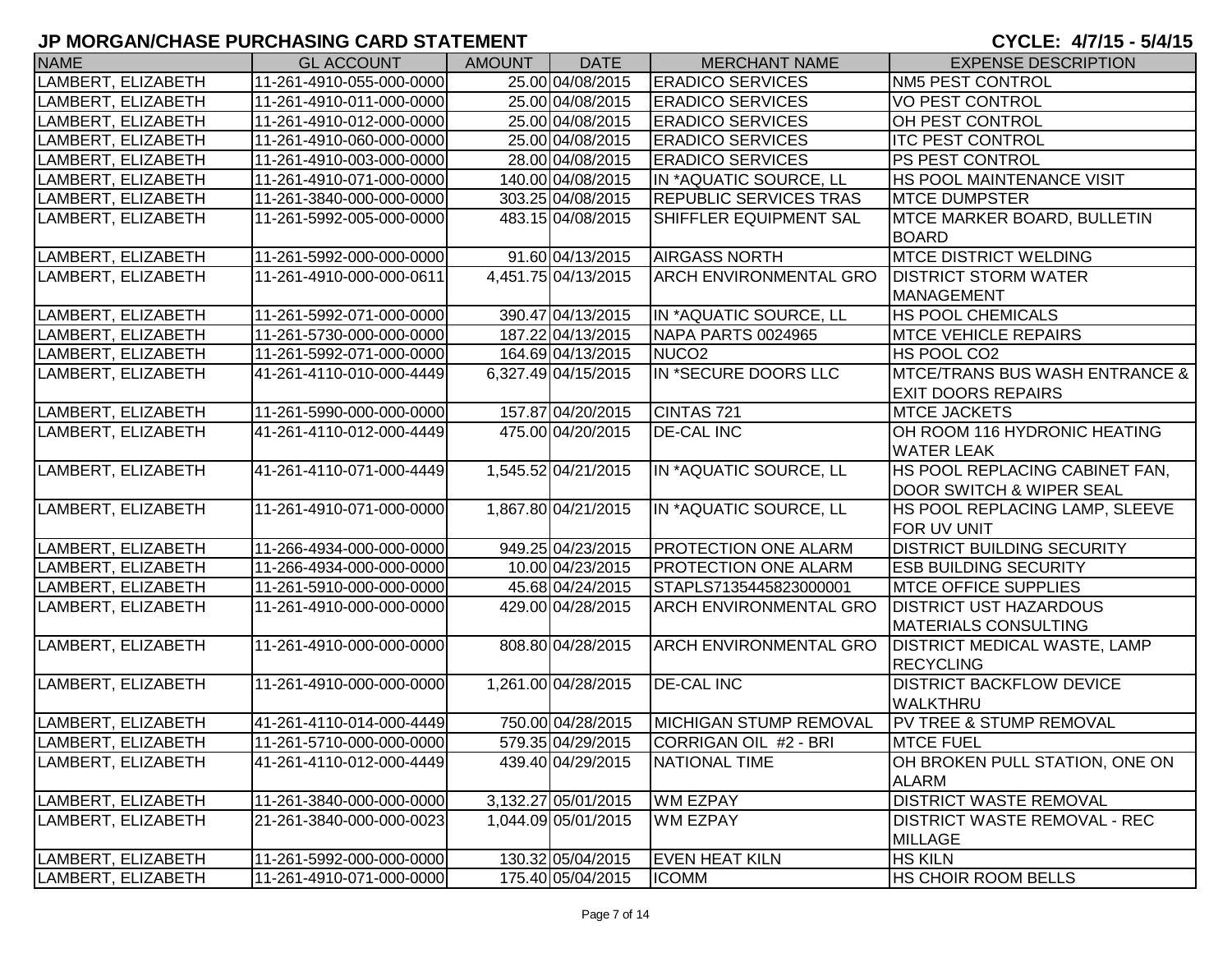| <b>NAME</b>                     | <b>GL ACCOUNT</b>        | <b>AMOUNT</b> | <b>DATE</b>       | <b>MERCHANT NAME</b>         | <b>EXPENSE DESCRIPTION</b>                                                                                                   |
|---------------------------------|--------------------------|---------------|-------------------|------------------------------|------------------------------------------------------------------------------------------------------------------------------|
| <b>LAMBERT, ELIZABETH Total</b> |                          | 26,672.37     |                   |                              |                                                                                                                              |
| LANEY, CHRISTOPHER              | 62-431-6247-065-000-0000 |               | 20.64 04/27/2015  | THE HOME DEPOT 2710          | SPRAY PAINT FOR 7TH GRADE<br>PROJECT                                                                                         |
| LANEY, CHRISTOPHER              | 62-431-6247-065-000-0000 |               | 432.13 05/04/2015 | INDUSTRIAL ARTS SUPPLY       | 7TH GRADE PROJECTS AND SUPPLIES                                                                                              |
| <b>LANEY, CHRISTOPHER Total</b> |                          | 452.77        |                   |                              |                                                                                                                              |
| LUDWIG, CORINA                  | 62-431-6249-065-000-0000 |               | 15.20 04/21/2015  | <b>HAAN CRAFTS</b>           | <b>SUPPLIES</b>                                                                                                              |
| <b>LUDWIG, CORINA Total</b>     |                          | 15.20         |                   |                              |                                                                                                                              |
| LUMLEY, SHERYL                  | 62-431-6301-033-000-0000 |               | 102.32 04/15/2015 | SAMSCLUB #6657               | <b>FOOD FOR STUDENTS</b>                                                                                                     |
| LUMLEY, SHERYL                  | 62-431-6301-033-000-0000 |               | 81.76 04/28/2015  | SAMSCLUB #6657               | <b>FOOD FOR STUDENTS</b>                                                                                                     |
| <b>LUMLEY, SHERYL Total</b>     |                          | 184.08        |                   |                              |                                                                                                                              |
| MCDOUGALL, BARBARA              | 62-431-6275-061-000-0000 |               | 22.40 04/08/2015  | OFFICEMAX/OFFICEDEPOT6       | <b>PURCHASED AN ORGANIZER FOR</b><br><b>OFFICE, BUT RETURNED IT BECAUSE</b><br>THEY COULD NOT DEDUCT THE SALES<br><b>TAX</b> |
| MCDOUGALL, BARBARA              | 62-431-6275-061-000-0000 |               | -22.40 04/09/2015 | OFFICEMAX/OFFICEDEPOT6       | THIS IS THE CREDIT FOR THE<br><b>RETURNED ORGANIZER THAT THEY</b><br>WOULDN'T TAKE OFF THE SALES TAX                         |
| MCDOUGALL, BARBARA              | 11-293-5990-000-000-0000 |               | 36.99 04/10/2015  | <b>STAPLES</b><br>00109389   | PURCHASED ORGANIZER FOR THE<br><b>OFFICE</b>                                                                                 |
| MCDOUGALL, BARBARA              | 62-431-6126-061-000-0000 |               | 129.60 04/16/2015 | <b>CROWN AWARDS INC</b>      | PURCHASED AWARDS FOR THE G BKB<br><b>SUMMER CAMP</b>                                                                         |
| MCDOUGALL, BARBARA              | 62-431-6187-061-000-0000 |               | 307.30 04/17/2015 | <b>SPRINGBOARDS AND MORE</b> | PURCHASED MAT FOR POOL AREA                                                                                                  |
| MCDOUGALL, BARBARA              | 11-293-7910-000-000-0000 |               | 4.22 04/20/2015   | HUNT'S ACE HARDWARE          | HAD 2 KEYS MADE FOR THE SHED AT<br><b>MEADOWS FIELD</b>                                                                      |
| <b>MCDOUGALL, BARBARA Total</b> |                          | 478.11        |                   |                              |                                                                                                                              |
| <b>MCKAIG, HEATHER</b>          | 62-431-6169-071-000-0000 |               | 12.40 04/08/2015  | THE HOME DEPOT 2737          | <b>SUPPLIES</b>                                                                                                              |
| <b>MCKAIG, HEATHER</b>          | 62-431-6169-071-000-0000 |               | 9.94 04/08/2015   | THE HOME DEPOT 2737          | <b>SUPPLIES</b>                                                                                                              |
| <b>MCKAIG, HEATHER</b>          | 62-431-6169-071-000-0000 |               | 95.52 04/08/2015  | THE HOME DEPOT 2737          | <b>SUPPLIES</b>                                                                                                              |
| <b>MCKAIG, HEATHER</b>          | 62-431-6169-071-000-0000 |               | 15.36 04/09/2015  | THE HOME DEPOT 2737          | <b>SUPPLIES</b>                                                                                                              |
| <b>MCKAIG, HEATHER</b>          | 62-431-6169-071-000-0000 |               | 435.00 04/14/2015 | <b>PAYPAL *MIPA MSU</b>      | <b>SUPPLIES</b>                                                                                                              |
| <b>MCKAIG, HEATHER</b>          | 62-431-6169-071-000-0000 |               | 2.79 04/16/2015   | KROGER #632                  | <b>SUPPLIES</b>                                                                                                              |
| <b>MCKAIG, HEATHER</b>          | 62-431-6169-071-000-0000 |               | 147.65 04/16/2015 | THE HOME DEPOT 2737          | <b>SUPPLIES</b>                                                                                                              |
| MCKAIG, HEATHER                 | 62-431-6169-071-000-0000 |               | 8.56 04/17/2015   | <b>AMAZON MKTPLACE PMTS</b>  | <b>SUPPLIES</b>                                                                                                              |
| <b>MCKAIG, HEATHER</b>          | 62-431-6169-071-000-0000 |               | 316.94 04/17/2015 | DRI*TECHSMITH                | <b>SUPPLIES</b>                                                                                                              |
| <b>MCKAIG, HEATHER</b>          | 62-431-6169-071-000-0000 |               | 7.58 04/17/2015   | KROGER #632                  | <b>SUPPLIES</b>                                                                                                              |
| <b>MCKAIG, HEATHER</b>          | 62-431-6169-071-000-0000 |               | 68.10 04/17/2015  | THE HOME DEPOT 2737          | <b>SUPPLIES</b>                                                                                                              |
| <b>MCKAIG, HEATHER</b>          | 62-431-6169-071-000-0000 |               | 25.94 04/17/2015  | THE HOME DEPOT 2737          | <b>SUPPLIES</b>                                                                                                              |
| <b>MCKAIG, HEATHER</b>          | 62-431-6169-071-000-0000 |               | 143.28 04/20/2015 | THE HOME DEPOT 2737          | <b>SUPPLIES</b>                                                                                                              |
| <b>MCKAIG, HEATHER</b>          | 62-431-6169-071-000-0000 |               | 91.17 04/20/2015  | THE HOME DEPOT 2737          | <b>SUPPLIES</b>                                                                                                              |
| <b>MCKAIG, HEATHER</b>          | 62-431-6169-071-000-0000 |               | 52.08 04/20/2015  | THE HOME DEPOT 2737          | <b>SUPPLIES</b>                                                                                                              |
| MCKAIG, HEATHER                 | 62-431-6169-071-000-0000 |               | 51.30 04/20/2015  | THE HOME DEPOT 2737          | <b>SUPPLIES</b>                                                                                                              |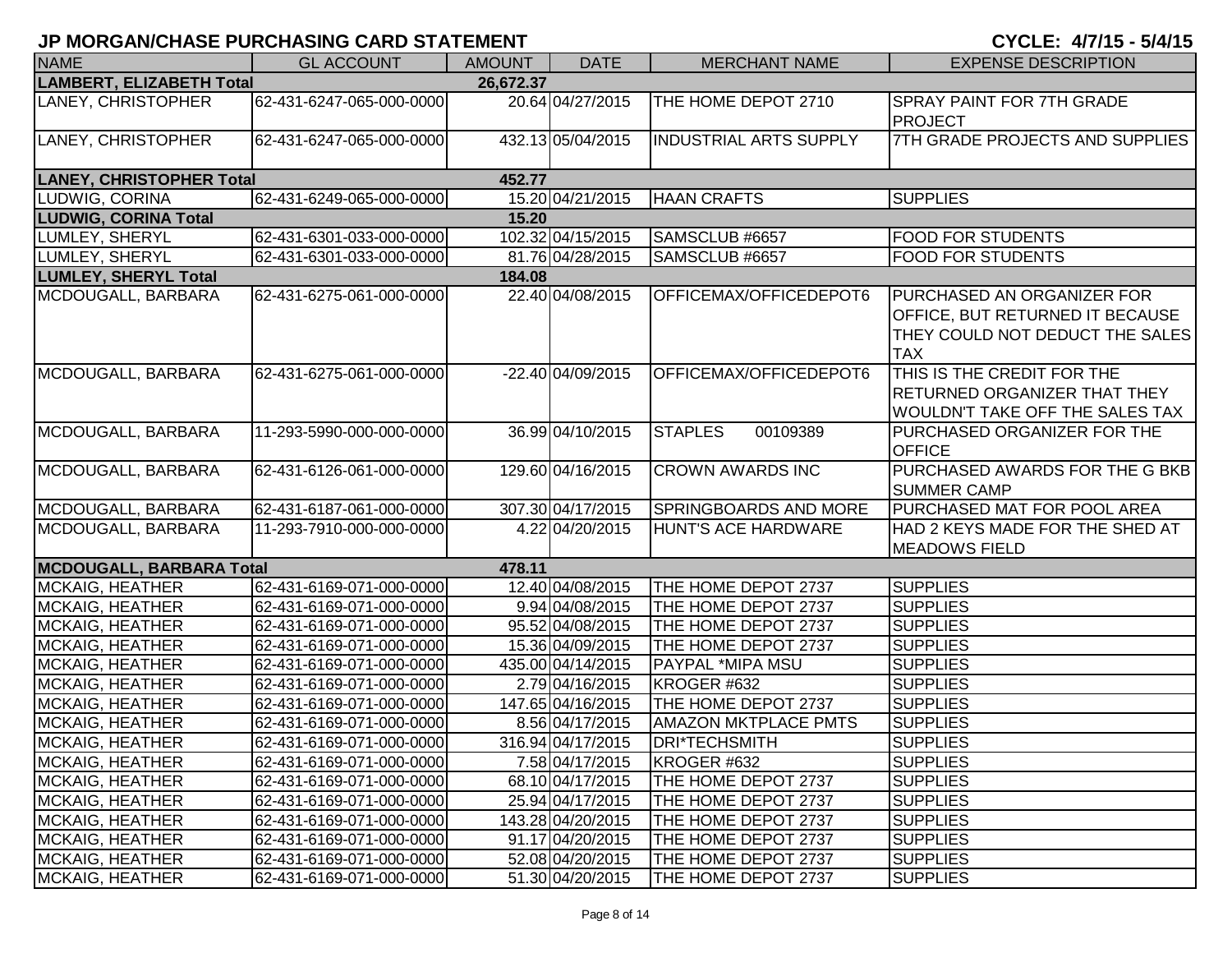| <b>NAME</b>                  | <b>GL ACCOUNT</b>        | <b>AMOUNT</b> | <b>DATE</b>          | <b>MERCHANT NAME</b>           | <b>EXPENSE DESCRIPTION</b>          |
|------------------------------|--------------------------|---------------|----------------------|--------------------------------|-------------------------------------|
| MCKAIG, HEATHER              | 62-431-6169-071-000-0000 |               | 53.73 04/20/2015     | THE HOME DEPOT 2737            | <b>SUPPLIES</b>                     |
| <b>MCKAIG, HEATHER</b>       | 62-431-6169-071-000-0000 |               | 46.60 04/20/2015     | THE HOME DEPOT 2737            | <b>SUPPLIES</b>                     |
| <b>MCKAIG, HEATHER</b>       | 62-431-6169-071-000-0000 |               | 25.80 04/22/2015     | <b>AMAZON MKTPLACE PMTS</b>    | <b>SUPPLIES</b>                     |
| <b>MCKAIG, HEATHER</b>       | 62-431-6169-071-000-0000 |               | 801.39 04/22/2015    | MI ASSOC OF BROADCASTE         | <b>SUPPLIES</b>                     |
| MCKAIG, HEATHER              | 62-431-6169-071-000-0000 |               | 157.00 04/22/2015    | MI ASSOC OF BROADCASTE         | <b>SUPPLIES</b>                     |
| MCKAIG, HEATHER              | 62-431-6169-071-000-0000 |               | 139.56 04/22/2015    | THE HOME DEPOT 2737            | <b>SUPPLIES</b>                     |
| <b>MCKAIG, HEATHER</b>       | 62-431-6169-071-000-0000 |               | 123.68 04/22/2015    | THE HOME DEPOT 2737            | <b>SUPPLIES</b>                     |
| <b>MCKAIG, HEATHER</b>       | 62-431-6169-071-000-0000 |               | 47.94 04/22/2015     | THE HOME DEPOT 2737            | <b>SUPPLIES</b>                     |
| MCKAIG, HEATHER              | 62-431-6169-071-000-0000 |               | 64.79 04/22/2015     | THE HOME DEPOT 2737            | <b>SUPPLIES</b>                     |
| <b>MCKAIG, HEATHER</b>       | 62-431-6169-071-000-0000 |               | 50.58 04/23/2015     | THE HOME DEPOT 2704            | <b>SUPPLIES</b>                     |
| MCKAIG, HEATHER              | 62-431-6169-071-000-0000 |               | -26.94 04/23/2015    | THE HOME DEPOT 2737            | <b>SUPPLIES</b>                     |
| <b>MCKAIG, HEATHER</b>       | 62-431-6169-071-000-0000 |               | 15.42 04/23/2015     | THE HOME DEPOT 2737            | <b>SUPPLIES</b>                     |
| <b>MCKAIG, HEATHER</b>       | 62-431-6169-071-000-0000 |               | 24.41 04/23/2015     | THE HOME DEPOT 2737            | <b>SUPPLIES</b>                     |
| <b>MCKAIG, HEATHER</b>       | 62-431-6169-071-000-0000 |               | 19.93 04/23/2015     | THE HOME DEPOT 2737            | <b>SUPPLIES</b>                     |
| <b>MCKAIG, HEATHER</b>       | 62-431-6169-071-000-0000 |               | 23.97 04/24/2015     | JOANN ETC #1933                | <b>SUPPLIES</b>                     |
| <b>MCKAIG, HEATHER</b>       | 62-431-6169-071-000-0000 |               | 2.11 04/24/2015      | <b>TARGET</b><br>00014654      | <b>SUPPLIES</b>                     |
| <b>MCKAIG, HEATHER</b>       | 62-431-6169-071-000-0000 |               | 140.86 04/27/2015    | PAYPAL *MICHIGANINT            | <b>SUPPLIES</b>                     |
| MCKAIG, HEATHER              | 62-431-6169-071-000-0000 |               | 23.30 04/27/2015     | <b>PET SUPPLIES PLUS #30</b>   | <b>SUPPLIES</b>                     |
| <b>MCKAIG, HEATHER</b>       | 62-431-6169-071-000-0000 |               | 40.24 04/27/2015     | <b>PET SUPPLIES PLUS #30</b>   | <b>SUPPLIES</b>                     |
| <b>MCKAIG, HEATHER</b>       | 62-431-6169-071-000-0000 |               | 20.12 04/27/2015     | <b>PET SUPPLIES PLUS #30</b>   | <b>SUPPLIES</b>                     |
| <b>MCKAIG, HEATHER</b>       | 62-431-6169-071-000-0000 |               | 156.00 04/30/2015    | <b>PAYPAL *EDUCATIONAL</b>     | <b>SUPPLIES</b>                     |
| <b>MCKAIG, HEATHER Total</b> |                          | 3,434.10      |                      |                                |                                     |
| MILLER, HELEN                | 11-283-5910-000-000-0000 |               | 55.00 04/24/2015     | L B OFFICE SUPPLIERS I         | <b>PRINTER/TONER</b>                |
| MILLER, HELEN                | 11-283-5610-000-000-0000 |               | 22.10 04/30/2015     | SAMS CLUB #6657                | <b>MTG SNACKS</b>                   |
| MILLER, HELEN                | 11-283-5910-000-000-0000 |               | 68.63 05/01/2015     | STAPLS7135805032000001         | <b>OFFICE SUPPLIES/POWER POINT</b>  |
|                              |                          |               |                      |                                | <b>CLICKER</b>                      |
| MILLER, HELEN                | 11-283-5910-000-000-0000 |               | 4.61 05/01/2015      | STAPLS7135805032000002         | <b>OFFICE SUPPLIES</b>              |
| <b>MILLER, HELEN Total</b>   |                          | 150.34        |                      |                                |                                     |
| MILLER, WILLIAM              | 11-261-5992-071-000-0000 |               | 28.42 04/07/2015     | BEHLER YOUNG COMPANY N         | <b>HS BELT FOR AHU M-1</b>          |
| MILLER, WILLIAM              | 11-261-5992-065-000-0000 |               | $-289.71$ 04/09/2015 | <b>THE TRANE COMPANY</b>       | MS ROOM 130 MOTOR RETURNED          |
| MILLER, WILLIAM              | 11-261-5992-065-000-0000 |               | 289.71 04/09/2015    | <b>THE TRANE COMPANY</b>       | MS ROOM 130 MOTOR                   |
| MILLER, WILLIAM              | 11-261-5992-014-000-0000 |               | 36.00 04/13/2015     | <b>THERMALNETICS, INC.</b>     | PV MUSIC ROOM                       |
| MILLER, WILLIAM              | 11-261-5992-015-000-0000 |               | 295.65 04/20/2015    | R L DEPPMANN COMPANY           | <b>DF KITCHEN HOT WATER HEATER</b>  |
| MILLER, WILLIAM              | 11-261-5992-000-000-0000 |               | 7.48 04/20/2015      | THE HOME DEPOT 2737            | <b>MTCE STRUCK STOCK</b>            |
| MILLER, WILLIAM              | 11-261-5992-000-000-0000 |               | 79.00 04/30/2015     | APPLE STORE #R041              | <b>IMTCE REPLACEMENT PHONE</b>      |
| MILLER, WILLIAM              | 11-261-5992-071-000-0000 |               | 172.86 05/04/2015    | <b> EZELL SUPPLY CORPORATI</b> | <b>HS HAND DRYER</b>                |
| MILLER, WILLIAM              | 11-261-5992-071-000-0000 |               | 172.86 05/04/2015    | <b>EZELL SUPPLY CORPORATI</b>  | <b>HS HAND DRYER</b>                |
| MILLER, WILLIAM              | 11-261-5992-071-000-0000 |               | -129.64 05/04/2015   | <b>EZELL SUPPLY CORPORATI</b>  | HS HAND DRYER RETURN                |
| <b>MILLER, WILLIAM Total</b> |                          | 662.63        |                      |                                |                                     |
| NESMITH, RUSSELL             | 11-261-5993-000-000-0000 |               | 39.79 04/09/2015     | THE HOME DEPOT 2737            | <b>GRNDS ATHLETIC FIELDS LAYOUT</b> |
| NESMITH, RUSSELL             | 11-261-5710-000-000-0000 |               | 30.04 04/17/2015     | MARATHON PETRO144568           | <b>IMTCE FUEL FOR RENTAL TRUCK</b>  |
| <b>NESMITH, RUSSELL</b>      | 11-261-4290-000-000-0000 |               | 118.54 04/20/2015    | PENSKE TRK LSG 059110          | <b>MTCE TRUCK RENTAL</b>            |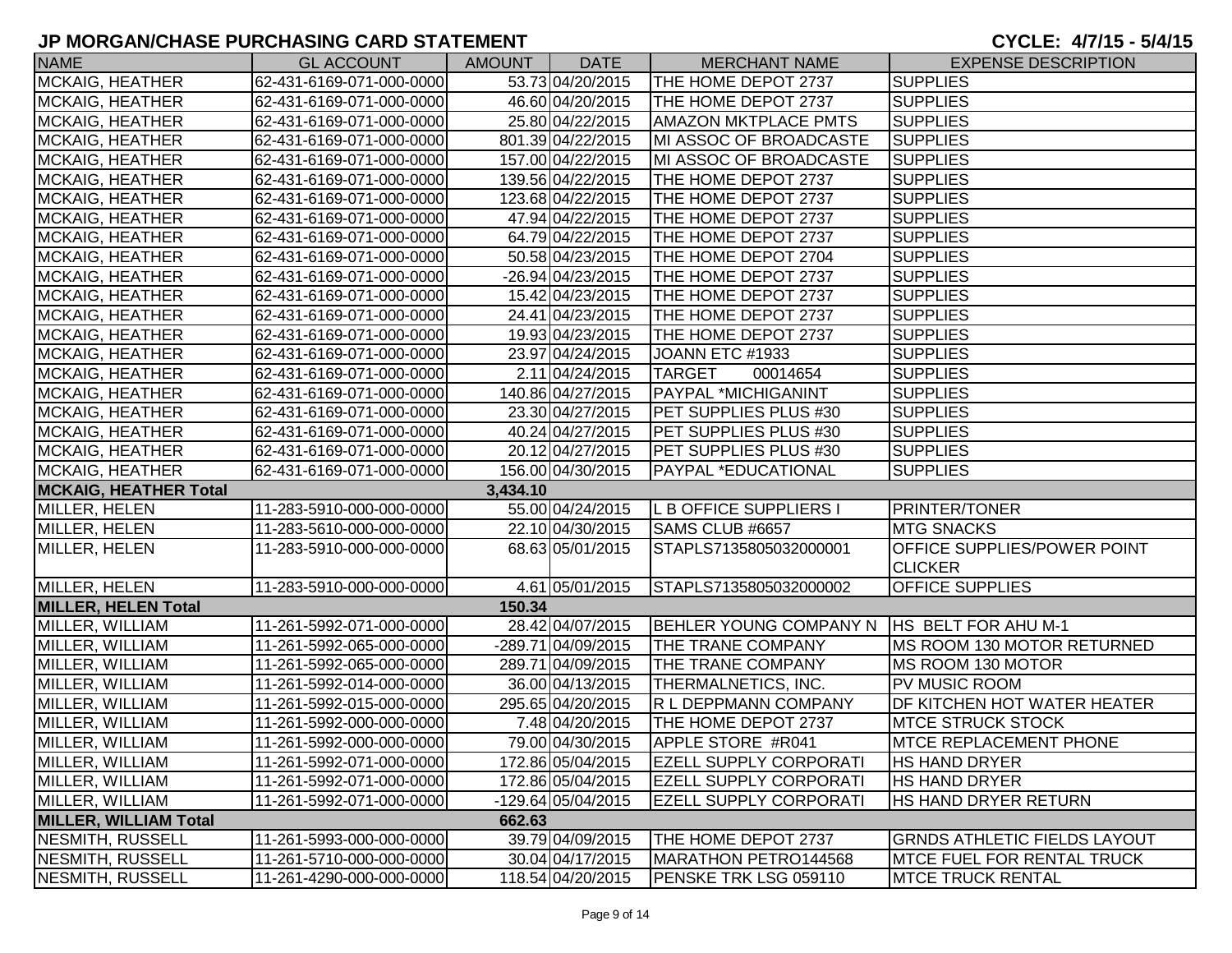| <b>NAME</b>                      | <b>GL ACCOUNT</b>        | <b>AMOUNT</b> | <b>DATE</b>         | <b>MERCHANT NAME</b>          | <b>EXPENSE DESCRIPTION</b>                   |
|----------------------------------|--------------------------|---------------|---------------------|-------------------------------|----------------------------------------------|
| NESMITH, RUSSELL                 | 11-261-5992-000-000-0000 |               | 50.94 04/22/2015    | <b>BEST PLUMBING SPECIALT</b> | <b>IMTCE STOCK GASKETS</b>                   |
| NESMITH, RUSSELL                 | 11-261-5992-000-000-0000 |               | 85.92 04/22/2015    | THE HOME DEPOT 2737           | <b>MTCE STOCK TOILET SEAT</b>                |
| NESMITH, RUSSELL                 | 11-261-5993-071-000-0000 |               | 135.00 04/23/2015   | <b>ANGELO'S WHOLESALE</b>     | <b>HS MULCH</b>                              |
| NESMITH, RUSSELL                 | 11-261-5992-071-000-0000 |               | 206.74 04/23/2015   | <b>BEST PLUMBING SPECIALT</b> | HS TOILET FOR GIRLS BATHROOM BY              |
|                                  |                          |               |                     |                               | <b>RM 184</b>                                |
| NESMITH, RUSSELL                 | 11-261-5992-012-000-0000 |               | 23.91 04/24/2015    | THE HOME DEPOT 2737           | OH MOUSE TRAPS                               |
| NESMITH, RUSSELL                 | 11-261-5992-071-000-0000 |               | 863.97 04/29/2015   | <b>BEST PLUMBING SPECIALT</b> | HS BRADLEY AUTO SINK SENSORS                 |
| NESMITH, RUSSELL                 | 11-261-5992-000-000-0000 |               | 20.95 05/04/2015    | THE HOME DEPOT 2737           | <b>MTCE TOOLS</b>                            |
| <b>NESMITH, RUSSELL Total</b>    |                          | 1,575.80      |                     |                               |                                              |
| NOWICKI, MATTHEW                 | 11-271-5730-000-000-0000 |               | 23.46 05/01/2015    | THE HOME DEPOT 2737           | <b>SPRAY BOTTLES</b>                         |
| <b>NOWICKI, MATTHEW Total</b>    |                          | 23.46         |                     |                               |                                              |
| OCONNOR, GAIL                    | 11-118-5110-000-951-0000 |               | 43.96 04/10/2015    | MEIJER INC #122 Q01           | <b>TEACHING SUPPLIES</b>                     |
| OCONNOR, GAIL                    | 62-431-6350-031-000-0000 |               | 49.74 04/20/2015    | GFS STORE #1985               | <b>TEACHING SUPPLIES</b>                     |
| OCONNOR, GAIL                    | 11-351-5110-000-953-0000 |               | 460.00 04/23/2015   | PRINTNOLOGY, INC. RETA        | <b>TEACHING SUPPLIES</b>                     |
| OCONNOR, GAIL                    | 11-118-5110-000-951-0000 |               | 77.83 04/23/2015    | STAPLS7135361186000001        | <b>TEACHING SUPPLIES</b>                     |
| OCONNOR, GAIL                    | 11-118-5110-000-951-0000 |               | 31.35 04/23/2015    | STAPLS7135361186000002        | <b>TEACHING SUPPLIES</b>                     |
| OCONNOR, GAIL                    | 11-118-5110-000-951-0000 |               | 25.55 04/24/2015    | STAPLS7135361186002001        | <b>TEACHING SUPPLIES</b>                     |
| OCONNOR, GAIL                    | 11-118-5110-000-951-0000 |               | 5.80 04/24/2015     | STAPLS7135361186002002        | <b>TEACHING SUPPLIES</b>                     |
| OCONNOR, GAIL                    | 11-351-5110-000-953-0000 |               | 35.52 04/30/2015    | STAPLS7135760841000001        | <b>TEACHING SUPPLIES</b>                     |
| <b>OCONNOR, GAIL Total</b>       |                          | 729.75        |                     |                               |                                              |
| POPE, MARY                       | 11-122-7910-000-000-0000 |               | 33.66 04/28/2015    | PANERA BREAD #667             | LUNCH FOR SP. ED. TEAM                       |
| <b>POPE, MARY Total</b>          |                          | 33.66         |                     |                               |                                              |
| <b>REICHLEY, CARRIE</b>          | 11-111-5110-015-025-0000 |               | 121.88 04/07/2015   | <b>SSI*SCHOOL SPECIALTY</b>   | <b>SCHOOL SUPPLIES</b>                       |
| <b>REICHLEY, CARRIE</b>          | 62-431-6275-015-000-0000 |               | 127.70 04/16/2015   | <b>TRIARCO MAIL ORDER</b>     | <b>ART SUPPLIES</b>                          |
| <b>REICHLEY, CARRIE</b>          | 11-111-5110-015-025-0000 |               | 5.67 04/20/2015     | SSI*SCHOOL SPECIALTY          | <b>SCHOOL SUPPLIES</b>                       |
| <b>REICHLEY, CARRIE</b>          | 62-431-6501-015-000-0000 |               | 1,040.00 04/22/2015 | THE HENRY FORD                | <b>GRADE 3 FIELD TRIP</b>                    |
| <b>REICHLEY, CARRIE</b>          | 62-431-6275-015-000-0000 |               | 356.00 04/22/2015   | THE HENRY FORD                | <b>GRADE 3 FIELD TRIP</b>                    |
| <b>REICHLEY, CARRIE</b>          | 62-431-6501-015-000-0000 |               | 719.00 04/27/2015   | DETROIT ZOOLOGICAL SOC        | <b>FIELD TRIP-GRADE 2</b>                    |
| <b>REICHLEY, CARRIE</b>          | 62-431-6275-015-000-0000 |               | 120.00 04/29/2015   | PANERA BREAD #667             | <b>STAFF APPRECIATION GIFT CARDS</b>         |
| <b>REICHLEY, CARRIE</b>          | 62-431-6275-015-000-0000 |               | 15.00 04/29/2015    | PANERA BREAD #667             | STAFF APPRECIATION GIFT CARDS                |
| <b>REICHLEY, CARRIE</b>          | 62-431-6275-015-000-0000 |               | 115.00 04/29/2015   | PANERA BREAD #667             | <b>STAFF APPRECIATION GIFT CARDS</b>         |
| <b>REICHLEY, CARRIE Total</b>    |                          | 2,620.25      |                     |                               |                                              |
| ROY, MICHAEL                     | 62-431-6191-071-000-0000 |               | 29.95 04/16/2015    | THE HOME DEPOT 2737           | <b>SUPPLIES</b>                              |
| <b>ROY, MICHAEL</b>              | 62-431-6191-071-000-0000 |               | 28.52 04/28/2015    | THE HOME DEPOT 2737           | <b>SUPPLIES</b>                              |
| <b>ROY, MICHAEL Total</b>        |                          | 58.47         |                     |                               |                                              |
| <b>SCHRINER, STEPHANIE</b>       | 11-112-3210-065-000-0000 |               | 2.00 04/15/2015     | PARKING STATE OF MI KI        | NBC RECOGNITION FOR WESNER                   |
| <b>SCHRINER, STEPHANIE</b>       | 62-431-6770-065-000-0000 |               | 2.00 04/23/2015     | UNIV MICH PARKING M22         | VISIT TO STUDENT IN HOSPITAL                 |
|                                  |                          |               |                     |                               | (TALUKDER)                                   |
| <b>SCHRINER, STEPHANIE Total</b> |                          | 4.00          |                     |                               |                                              |
| <b>SHAFER, RACHELLE</b>          | 62-431-6501-012-000-0000 |               | 893.60 04/14/2015   | ANN ARBOR HANDSON ADMN        | <b>PAYMENT FOR SCIENCE NIGHT</b><br>5/7/2015 |
| SHAFER, RACHELLE                 | 62-431-6726-012-000-0000 |               | 109.86 04/16/2015   | <b>DRAPHIX/TEACHER DIRECT</b> | <b>CLASSROOM SUPPLIES</b>                    |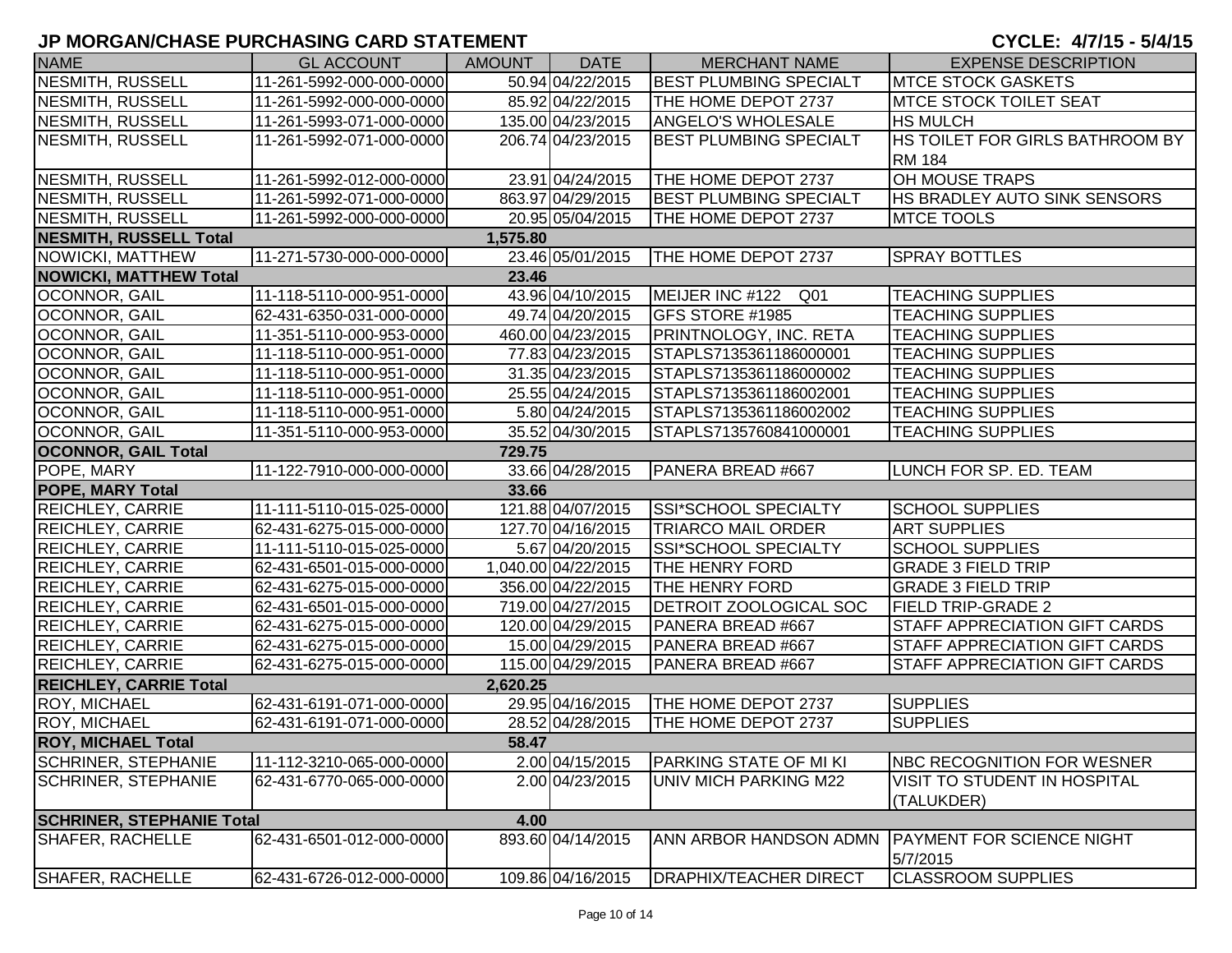| <b>NAME</b>                     | <b>GL ACCOUNT</b>        | <b>AMOUNT</b> | <b>DATE</b>       | <b>MERCHANT NAME</b>               | <b>EXPENSE DESCRIPTION</b>                           |
|---------------------------------|--------------------------|---------------|-------------------|------------------------------------|------------------------------------------------------|
| <b>SHAFER, RACHELLE</b>         | 62-431-6709-012-000-0000 |               | 52.40 04/16/2015  | DRAPHIX/TEACHER DIRECT             | <b>ICLASSROOM SUPPLIES</b>                           |
| <b>SHAFER, RACHELLE</b>         | 62-431-6501-012-000-0000 |               | 396.00 04/23/2015 | IN *ACME PARTYWORKS (2             | EQUIPMENT RENTAL FOR THE FAMILY                      |
|                                 |                          |               |                   |                                    | FUN NIGHT, MAY 29, 2015                              |
| SHAFER, RACHELLE                | 62-431-6770-012-000-0000 |               | 91.68 04/27/2015  | <b>DBC*BLICK ART MATERIAL</b>      | <b>ART SUPPLIES</b>                                  |
| <b>SHAFER, RACHELLE</b>         | 62-431-6708-012-000-0000 |               | 38.66 04/27/2015  | <b>DBC*BLICK ART MATERIAL</b>      | <b>ART SUPPLIES</b>                                  |
| <b>SHAFER, RACHELLE</b>         | 62-431-6706-012-000-0000 |               | 101.61 04/28/2015 | RGS PAY*                           | <b>CLASSROOM SUPPLIES/ELLA</b>                       |
|                                 |                          |               |                   |                                    | <b>MACARTHUR</b>                                     |
| <b>SHAFER, RACHELLE</b>         | 62-431-6770-012-000-0000 |               | 74.95 04/30/2015  | STAPLS7135751964000001             | <b>OFFICE SUPPLIES</b>                               |
| <b>SHAFER, RACHELLE</b>         | 62-431-6770-012-000-0000 |               | 34.46 04/30/2015  | STAPLS7135751964000002             | <b>CLASSROOM SUPPLIES N. LODWICK</b>                 |
| <b>SHAFER, RACHELLE</b>         | 62-431-6770-012-000-0000 |               | 33.86 05/01/2015  | <b>LEARNING RESOURCES</b>          | <b>CLASSROOM SUPPLIES. P</b>                         |
|                                 |                          |               |                   |                                    | WOLSTENCROFT. \$1.92 SALES TAX. A                    |
|                                 |                          |               |                   |                                    | <b>CREDIT IS PENDING</b>                             |
| <b>SHAFER, RACHELLE</b>         | 62-431-6770-012-000-0000 |               | 58.00 05/04/2015  | GAN*OBS. & ECCENTRIC.              | NEWSPAPER                                            |
| <b>SHAFER, RACHELLE Total</b>   |                          | 1,885.08      |                   |                                    |                                                      |
| <b>SHPAKOFF, KATHLEEN</b>       | 11-351-5110-000-953-0000 |               | 79.42 04/17/2015  | <b>TARGET</b><br>00014654          | <b>TEACHING MATERIALS</b>                            |
| SHPAKOFF, KATHLEEN              | 11-351-5110-000-953-0000 |               | 16.97 04/27/2015  | <b>TARGET</b><br>00022301          | <b>TEACHING MATERIALS</b>                            |
| SHPAKOFF, KATHLEEN              | 11-351-5110-000-953-0000 |               | 34.63 04/29/2015  | MICHAELS STORES 5732               | <b>TEACHING MATERIALS</b>                            |
| <b>SHPAKOFF, KATHLEEN Total</b> |                          | 131.02        |                   |                                    |                                                      |
| SMITH, JENNIFER                 | 11-118-5110-000-951-0000 |               | 18.28 04/15/2015  | MEIJER INC #046<br>Q <sub>01</sub> | <b>SUPPLIES</b>                                      |
| <b>SMITH, JENNIFER</b>          | 11-118-5110-000-951-0000 |               | 8.35 04/22/2015   | MEIJER INC #122<br>Q <sub>01</sub> | <b>SUPPLIES</b>                                      |
| <b>SMITH, JENNIFER Total</b>    |                          | 26.63         |                   |                                    |                                                      |
| <b>STEC, MEGAN</b>              | 11-118-5110-000-951-0000 |               | 17.00 05/04/2015  | DOLRTREE 3613 00036137             | <b>TEACHING MATERIALS</b>                            |
| <b>STEC, MEGAN Total</b>        |                          | 17.00         |                   |                                    |                                                      |
| TURNER, NANCY                   | 11-226-7410-000-000-0000 |               | 59.94 04/21/2015  | <b>EDUCATION WEEK</b>              | <b>EDU AUTO RENEWAL SUBSCRIPTION</b>                 |
| TURNER, NANCY                   | 11-122-3220-055-000-0000 |               | 45.00 04/21/2015  | LOW INCIDENCE OUTREACH             | <b>BRAILLE WORKSHOP FOR DEBBIE</b><br><b>GARTNER</b> |
| <b>TURNER, NANCY</b>            | 11-226-3220-000-000-0000 |               | 85.00 04/21/2015  | <b>PAYPAL *MAASE</b>               | <b>DIRECTOR MAASE MEETING</b>                        |
| <b>TURNER, NANCY</b>            | 11-122-3220-055-000-0000 |               | 475.00 04/23/2015 | <b>GVSU AFFILLIATES</b>            | START CONFERENCE FOR SPECIAL ED<br><b>STAFF</b>      |
| TURNER, NANCY                   | 11-122-4910-000-000-0000 |               | 26.75 04/24/2015  | AMAZON.COM                         | <b>ENHANCING RTI BOOK FOR SHAILEE</b>                |
|                                 |                          |               |                   |                                    | <b>PATEL</b>                                         |
| <b>TURNER, NANCY Total</b>      |                          | 691.69        |                   |                                    |                                                      |
| <b>VALENTINE, CYNTHIA</b>       | 11-271-5730-000-000-0000 |               | 80.64 04/20/2015  | GFS STORE #1985                    | <b>PAPER TOWEL AND TISSUE</b>                        |
| <b>VALENTINE, CYNTHIA</b>       | 11-271-7910-000-000-0000 |               | 18.00 04/24/2015  | <b>AMAZON MKTPLACE PMTS</b>        | CARD USED IN ERROR, REIMBURSED<br>W/CASH             |
| <b>VALENTINE, CYNTHIA</b>       | 11-271-7910-000-000-0000 |               | 18.95 04/24/2015  | <b>AMAZON MKTPLACE PMTS</b>        | CARD USED IN ERROR, REIMBURSED<br>W/CASH             |
| <b>VALENTINE, CYNTHIA</b>       | 11-271-3220-000-000-0000 |               | 17.40 04/30/2015  | THE JEFFERSON HOUSE                | <b>MEALS AT CONFERENCE</b>                           |
| <b>VALENTINE, CYNTHIA</b>       | 11-271-3220-000-000-0000 |               | 17.40 05/01/2015  | THE JEFFERSON HOUSE                | <b>MEALS AT CONFERENCE</b>                           |
| <b>VALENTINE, CYNTHIA</b>       | 11-271-3220-000-000-0000 |               | 75.00 05/04/2015  | <b>CROWNE PLAZA HOTELS</b>         | CONFERENCE PARKING 3 DAYS                            |
| VALENTINE, CYNTHIA              | 11-271-3220-000-000-0000 |               | 19.00 05/04/2015  | THE JEFFERSON HOUSE                | <b>MEALS AT CONFERENCE</b>                           |
| <b>VALENTINE, CYNTHIA Total</b> |                          | 246.39        |                   |                                    |                                                      |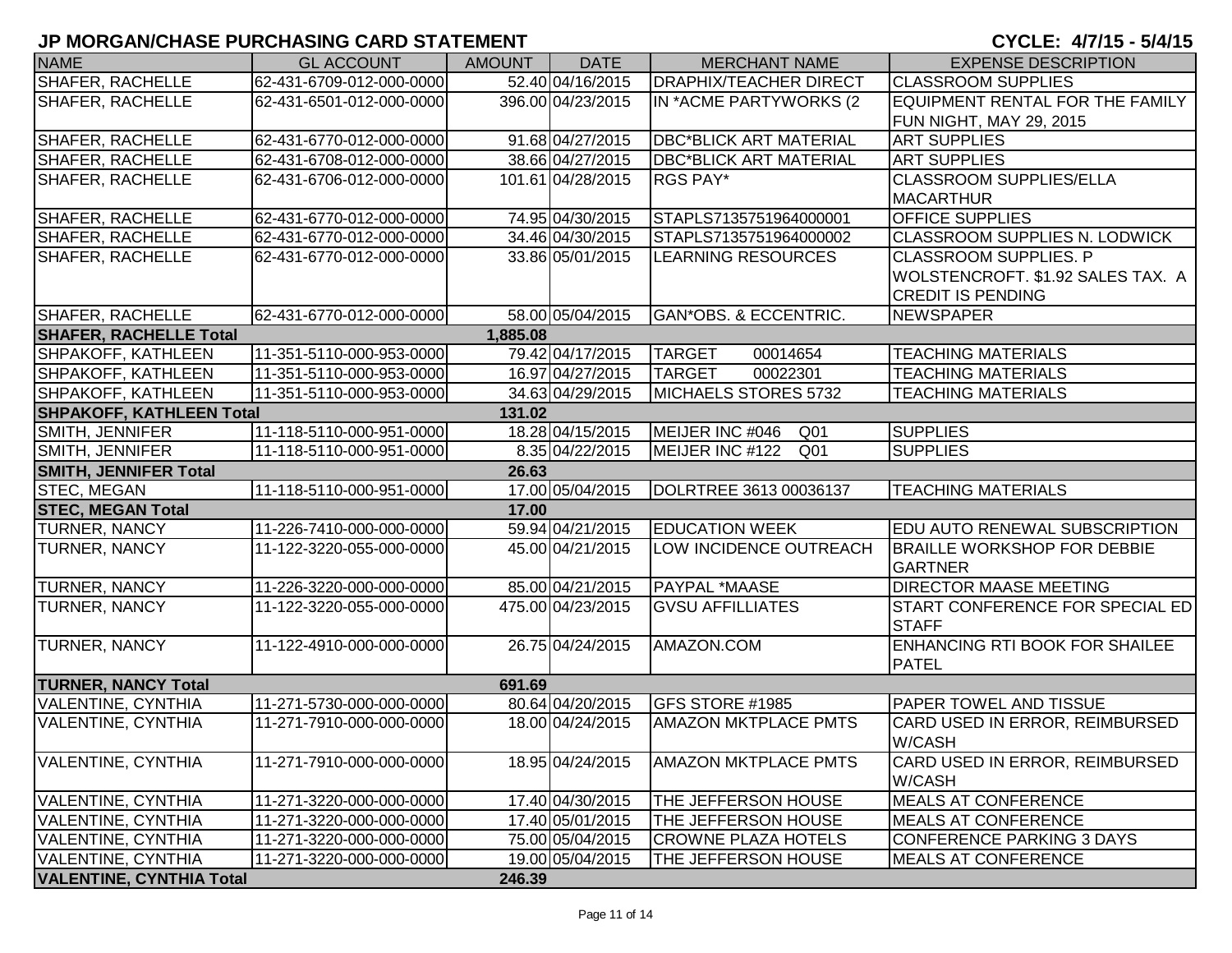| <b>NAME</b>                    | <b>GL ACCOUNT</b>        | <b>AMOUNT</b> | <b>DATE</b>         | <b>MERCHANT NAME</b>             | <b>EXPENSE DESCRIPTION</b>                             |
|--------------------------------|--------------------------|---------------|---------------------|----------------------------------|--------------------------------------------------------|
| <b>VAUGHAN, ANGELA</b>         | 11-231-7910-000-000-0000 |               | 3.54 04/16/2015     | KROGER #632                      | SPOY RECOGNITION: FLOWERS                              |
| VAUGHAN, ANGELA                | 11-231-7910-000-000-0000 |               | 52.26 04/16/2015    | SAMSCLUB #6657                   | SPOY RECOGNITION: FLOWERS,                             |
|                                |                          |               |                     |                                  | <b>REFRESHMENTS, SUPPLIES</b>                          |
| VAUGHAN, ANGELA                | 11-231-3220-000-000-0000 |               | 25.00 04/17/2015    | <b>PAYPAL *MIPA MSU</b>          | MPIAA - (KORTLANDT) AWARDS EVENT                       |
|                                |                          |               |                     |                                  |                                                        |
| VAUGHAN, ANGELA                | 11-231-5910-000-000-0000 |               | 39.99 05/04/2015    | AMAZON.COM                       | <b>REMOTE FOR BOARD ROOM</b>                           |
|                                |                          |               |                     |                                  | <b>PRESENTATIONS</b>                                   |
| <b>VAUGHAN, ANGELA</b>         | 11-232-3220-000-000-0000 |               | 50.00 05/04/2015    | <b>MASB</b>                      | <b>MASB FOIA WEBINAR (VAUGHAN)</b>                     |
|                                |                          |               |                     |                                  | 5/21/15                                                |
| <b>VAUGHAN, ANGELA Total</b>   |                          | 170.79        |                     |                                  |                                                        |
| <b>VUICHARD, TATIANA</b>       | 21-321-5110-000-000-0023 |               | 31.24 04/14/2015    | PANERA BREAD #667                | <b>STAFF MEETING BREAKFAST</b>                         |
| VUICHARD, TATIANA              | 21-321-3610-000-000-0023 |               | 5,725.09 04/21/2015 | <b>GRAND BLANC PRINTING</b>      | 2015 SPRING BROCHURE                                   |
| <b>VUICHARD, TATIANA</b>       | 21-321-3610-000-000-0023 |               | 6,148.54 04/28/2015 | <b>GRAND BLANC PRINTING</b>      | 2015 SUMMER BROCHURE                                   |
| VUICHARD, TATIANA              | 11-311-5990-000-000-0000 |               | 27.47 05/04/2015    | GFS STORE #1985                  | CANDY TO PASS OUT AT "SPRING                           |
|                                |                          |               |                     |                                  | <b>INTO NOVI" A COMMUNITY EVENT</b>                    |
|                                |                          |               |                     |                                  | <b>HELD AT NOVI CIVIC CENTER</b>                       |
| <b>VUICHARD, TATIANA Total</b> |                          | 11,932.34     |                     |                                  |                                                        |
| <b>WARECK, MICHELE</b>         | 62-431-6125-071-000-0000 |               | 200.00 04/07/2015   | <b>FUEL LEADERSHIP LLC</b>       | <b>DECA FIELD TRIP TO FORD ROUGE</b><br><b>FACTORY</b> |
| <b>WARECK, MICHELE</b>         | 62-431-6210-071-000-0000 |               | 806.14 04/14/2015   | 4IMPRINT                         | <b>PROM SUPPLIES</b>                                   |
| <b>WARECK, MICHELE</b>         | 62-431-6174-071-000-0000 |               | 190.97 04/15/2015   | SAMSCLUB #6657                   | <b>TESTING SUPPLIES</b>                                |
| <b>WARECK, MICHELE</b>         | 62-431-6770-071-000-0000 |               | 7.78 04/15/2015     | WM SUPERCENTER #2700             | <b>STAFF MEETING SUPPLIES</b>                          |
| <b>WARECK, MICHELE</b>         | 62-431-6275-071-000-0000 |               | 30.00 04/16/2015    | <b>FIVE BELOW 568</b>            | <b>STAFF MEETING GIFTS</b>                             |
| <b>WARECK, MICHELE</b>         | 11-113-5110-071-044-0000 |               | -11.98 04/16/2015   | <b>GFS STORE #1985</b>           | <b>REFUND OF CLASSROOM SUPPLIES</b>                    |
| <b>WARECK, MICHELE</b>         | 11-113-5210-071-099-0000 |               | 210.00 04/16/2015   | IN *SUPERIOR TEXT, LLC           | TEACHER CLASSROOM BOOKS                                |
| <b>WARECK, MICHELE</b>         | 11-113-5210-071-099-0000 |               | 342.26 04/16/2015   | IN *SUPERIOR TEXT, LLC           | <b>CLASSROOM ENGLISH BOOKS</b>                         |
| <b>WARECK, MICHELE</b>         | 62-431-6275-071-000-0000 |               | 60.00 04/16/2015    | <b>TARGET</b><br>00008722        | <b>STAFF MEETING GIFTS</b>                             |
| <b>WARECK, MICHELE</b>         | 62-431-6275-071-000-0000 |               | 6.99 04/17/2015     | BUSCH'S #1205                    | <b>STAFF MEETING SUPPLIES</b>                          |
| <b>WARECK, MICHELE</b>         | 62-431-6210-071-000-0000 |               | 1,360.00 04/17/2015 | <b>CHAIR COVERS &amp; LINENS</b> | <b>PROM SUPPLIES</b>                                   |
| <b>WARECK, MICHELE</b>         | 62-431-6190-071-000-0000 |               | 6,703.50 04/17/2015 | <b>GRAND BEACH RESORT</b>        | <b>HOTEL ROOMS FOR HOSA</b>                            |
|                                |                          |               |                     |                                  | <b>CONFERENCE</b>                                      |
| <b>WARECK, MICHELE</b>         | 62-431-6210-071-000-0000 |               | 232.02 04/20/2015   | <b>COUVERCORPO</b>               | <b>CHARITY WEEK SUPPLIES</b>                           |
| <b>WARECK, MICHELE</b>         | 62-431-6179-071-000-0000 |               | 372.60 04/20/2015   | <b>CUSTOMINK TSHIRTS</b>         | <b>SADD SOFTBALL SHIRTS</b>                            |
| <b>WARECK, MICHELE</b>         | 62-431-6190-071-000-0000 |               | 6,703.50 04/20/2015 | <b>GRAND BEACH RESORT</b>        | HOTEL ROOMS FOR HOSA                                   |
|                                |                          |               |                     |                                  | <b>CONFERENCE</b>                                      |
| <b>WARECK, MICHELE</b>         | 11-249-5999-071-000-0000 |               | 113.40 04/20/2015   | NPS*NEENAH PAPER                 | <b>CERTIFICATE SEALS FOR HONORS</b>                    |
|                                |                          |               |                     |                                  | <b>STUDENTS</b>                                        |
| <b>WARECK, MICHELE</b>         | 62-431-6210-071-000-0000 |               | 97.11 04/21/2015    | <b>SATURN PRINTING</b>           | <b>PROM SUPPLIES</b>                                   |
| <b>WARECK, MICHELE</b>         | 11-113-5110-071-044-0000 |               | 55.07 04/21/2015    | <b>WAL-MART #2700</b>            | LIFE MANAGEMENT CLASSROOM                              |
|                                |                          |               |                     |                                  | <b>COOKING SUPPLIES</b>                                |
| <b>WARECK, MICHELE</b>         | 11-113-5110-071-099-0000 |               | 217.80 04/22/2015   | GBC*ECOMMERCE                    | <b>LAMINATING FILM</b>                                 |
| <b>WARECK, MICHELE</b>         | 62-431-6112-071-000-0000 |               | 576.46 04/22/2015   | <b>STORE SUPPLY</b>              | <b>SCHOOL STORE SUPPLIES</b>                           |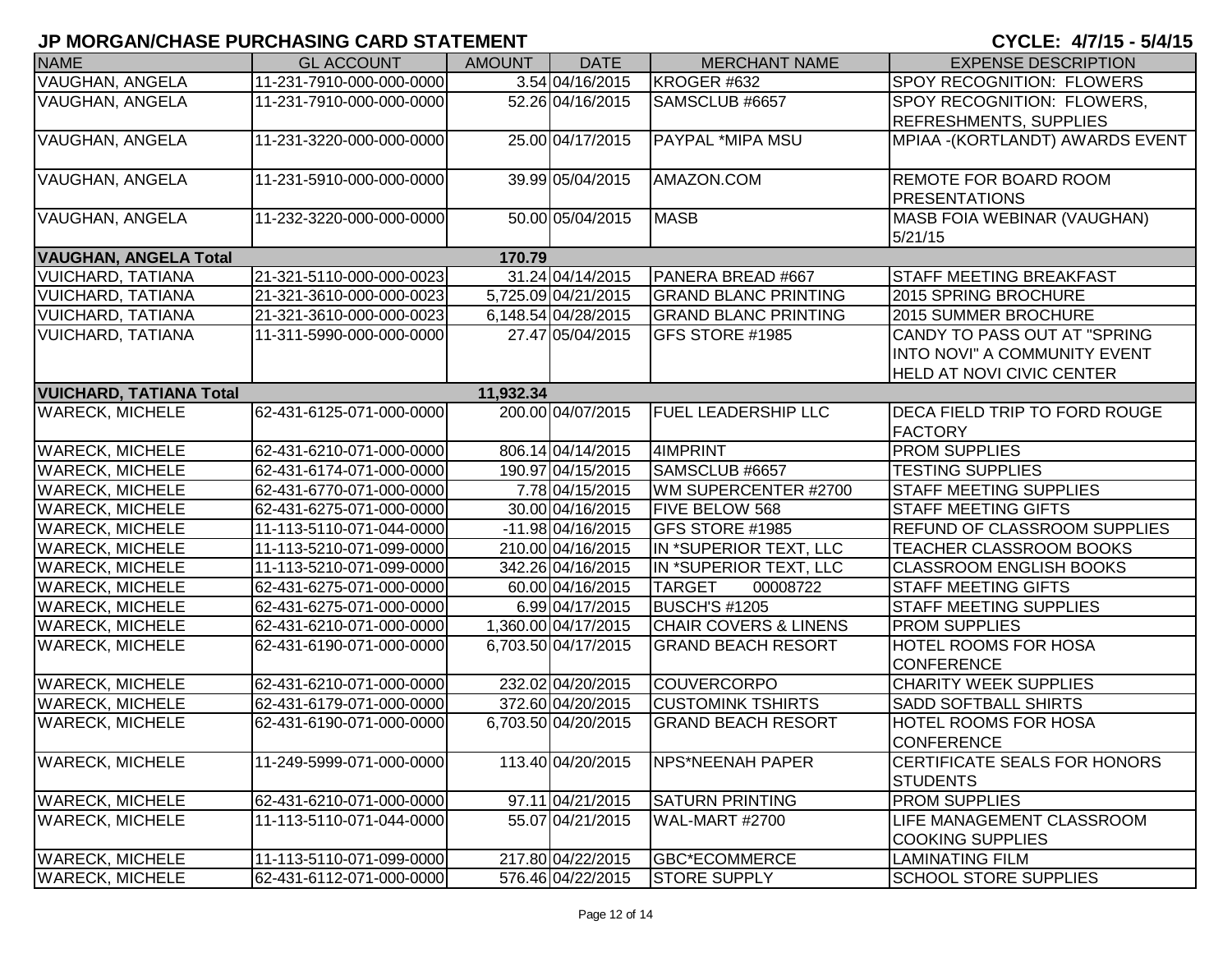| <b>NAME</b>                               | <b>GL ACCOUNT</b>        | <b>AMOUNT</b> | <b>DATE</b>         | <b>MERCHANT NAME</b>             | <b>EXPENSE DESCRIPTION</b>           |  |  |  |
|-------------------------------------------|--------------------------|---------------|---------------------|----------------------------------|--------------------------------------|--|--|--|
| <b>WARECK, MICHELE</b>                    | 11-127-5110-071-015-3440 |               | 146.03 04/22/2015   | <b>STORE SUPPLY</b>              | <b>SCHOOL STORE SUPPLIES</b>         |  |  |  |
| <b>WARECK, MICHELE</b>                    | 11-113-5110-071-010-0000 |               | 222.20 04/23/2015   | <b>SSI*SCHOOL SPECIALTY</b>      | <b>CERAMICS CLASS SUPPLIES</b>       |  |  |  |
| <b>WARECK, MICHELE</b>                    | 11-127-5110-071-015-3440 |               | 359.80 04/23/2015   | <b>STAPLES DIRECT</b>            | <b>SCHOOL STORE SUPPLIES</b>         |  |  |  |
| <b>WARECK, MICHELE</b>                    | 11-113-5110-071-044-0000 |               | 51.53 04/23/2015    | <b>WAL-MART #2700</b>            | <b>LIFE MANAGEMENT SKILLS</b>        |  |  |  |
|                                           |                          |               |                     |                                  | <b>CLASSROOM COOKING SUPPLIES</b>    |  |  |  |
| <b>WARECK, MICHELE</b>                    | 62-431-6179-071-000-0000 |               | 396.40 04/24/2015   | <b>CUSTOMINK TSHIRTS</b>         | ADDITIONAL SADD SOFTBALL SHIRTS.     |  |  |  |
|                                           |                          |               |                     |                                  |                                      |  |  |  |
| <b>WARECK, MICHELE</b>                    | 62-431-6179-071-000-0000 |               | $-63.64$ 04/24/2015 | <b>CUSTOMINK TSHIRTS</b>         | <b>CREDIT SADD SHIRTS</b>            |  |  |  |
| <b>WARECK, MICHELE</b>                    | 11-113-5110-071-044-0000 |               | 49.88 04/24/2015    | GFS STORE #0942                  | LIFE MANAGEMENT CLASSROOM            |  |  |  |
|                                           |                          |               |                     |                                  | <b>COOKING SUPPLIES</b>              |  |  |  |
| <b>WARECK, MICHELE</b>                    | 62-431-6180-071-000-0000 |               | 19.99 04/24/2015    | USPS 25692003734302968           | <b>QUIZZ BOWL REGISTRATION FEE -</b> |  |  |  |
|                                           |                          |               |                     |                                  | <b>MAILED OVERNIGHT</b>              |  |  |  |
| <b>WARECK, MICHELE</b>                    | 62-431-6179-071-000-0000 |               | 227.50 04/27/2015   | <b>DARNALL FR SPIRITSKS</b>      | <b>SADD FUNDRAISER PAYMENT</b>       |  |  |  |
| <b>WARECK, MICHELE</b>                    | 62-431-6770-071-000-0000 |               | 511.80 04/29/2015   | 4IMPRINT                         | <b>STAFF APPRECIATION GIFTS</b>      |  |  |  |
| <b>WARECK, MICHELE</b>                    | 62-431-6186-071-000-0000 |               | 477.05 04/29/2015   | 4IMPRINT                         | <b>STAFF APPRECIATION GIFTS</b>      |  |  |  |
| <b>WARECK, MICHELE</b>                    | 62-431-6210-071-000-0000 |               | 1,358.75 04/29/2015 | <b>CHAIR COVERS &amp; LINENS</b> | <b>PROM SUPPLIES</b>                 |  |  |  |
| <b>WARECK, MICHELE</b>                    | 11-221-3220-071-000-4290 |               | 199.00 04/29/2015   | <b>NASFAA</b>                    | CONFERENCE FEE FOR JENNIFER          |  |  |  |
|                                           |                          |               |                     |                                  | KERBRAT                              |  |  |  |
| <b>WARECK, MICHELE</b>                    | 62-431-6105-071-000-0000 |               | 20.96 04/29/2015    | OFFICEMAX/OFFICEDEPOT6           | <b>AP TEST SUPPLIES</b>              |  |  |  |
| <b>WARECK, MICHELE</b>                    | 62-431-6770-071-000-0000 |               | 94.29 04/29/2015    | WAL-MART #2700                   | <b>OFFICE SUPPLIES</b>               |  |  |  |
| <b>WARECK, MICHELE</b>                    | 62-431-6105-071-000-0000 |               | 16.40 04/29/2015    | WM SUPERCENTER #2700             | AP TESTING SUPPLIES                  |  |  |  |
| <b>WARECK, MICHELE</b>                    | 62-431-6108-071-000-0000 |               | 380.00 05/01/2015   | ARC*SERVICES/TRAINING            | AMERICAN RED CROSS. CPR CARDS        |  |  |  |
|                                           |                          |               |                     |                                  | <b>FOR STUDENTS</b>                  |  |  |  |
| <b>WARECK, MICHELE Total</b><br>22,741.56 |                          |               |                     |                                  |                                      |  |  |  |
| <b>WEBBER, RONALD</b>                     | 11-221-7910-000-411-0000 |               | 17.38 04/20/2015    | <b>MONROE BAKERY</b>             | INTERSCHOOL COUNCIL MEETING          |  |  |  |
| <b>WEBBER, RONALD</b>                     | 11-221-7910-000-411-0000 |               | 49.00 05/04/2015    | <b>WRIKE.COM</b>                 | MONTHLY AUTOMATIC SUBSCRIPTION       |  |  |  |
|                                           |                          |               |                     |                                  | <b>RENEWAL</b>                       |  |  |  |
| <b>WEBBER, RONALD Total</b>               |                          | 66.38         |                     |                                  |                                      |  |  |  |
| <b>WESNER, KIMBERLY</b>                   | 11-222-5410-065-000-0000 |               | 809.80 04/09/2015   | <b>ABDO PUBLISHING COMP</b>      | <b>REFERENCE MATERIALS AND</b>       |  |  |  |
|                                           |                          |               |                     |                                  | NONFICTION BOOKS FOR LIBRARY         |  |  |  |
| <b>WESNER, KIMBERLY</b>                   | 11-222-5310-065-000-0000 |               | $-1.99$ 04/20/2015  | <b>AMAZON SERVICES-KINDLE</b>    | KINDLE BOOK, NET 0                   |  |  |  |
| <b>WESNER, KIMBERLY</b>                   | 11-222-5310-065-000-0000 |               | 1.99 04/20/2015     | <b>AMAZON SERVICES-KINDLE</b>    | KINDLE BOOK, NET 0                   |  |  |  |
| <b>WESNER, KIMBERLY</b>                   | 11-222-5310-065-000-0000 |               | 2.99 04/20/2015     | <b>AMAZON SERVICES-KINDLE</b>    | <b>BOOK PREVIEW</b>                  |  |  |  |
| <b>WESNER, KIMBERLY</b>                   | 11-222-5990-065-000-0000 |               | 55.92 04/20/2015    | AMAZON.COM                       | DVD'S FOR THE 8TH ELA DEPARTMENT     |  |  |  |
|                                           |                          |               |                     |                                  |                                      |  |  |  |
| <b>WESNER, KIMBERLY</b>                   | 11-222-5310-065-000-0000 |               | 30.58 04/22/2015    | AMAZON.COM                       | <b>BOOKS FOR THE LIBRARY</b>         |  |  |  |
| <b>WESNER, KIMBERLY</b>                   | 11-222-5310-065-000-0000 |               | 750.72 04/24/2015   | <b>FOLLETT SCHOOL SOLUTIO</b>    | <b>BOOKS FOR THE LIBRARY</b>         |  |  |  |
| <b>WESNER, KIMBERLY</b>                   | 11-222-5990-065-000-0000 |               | 227.98 04/27/2015   | <b>CARTRIDGE WORLD - OHM</b>     | <b>INK CARTRIDGES FOR PRINTERS</b>   |  |  |  |
| <b>WESNER, KIMBERLY</b>                   | 11-222-5310-065-000-0000 |               | 437.05 04/29/2015   | <b>SCHOLASTIC BK FAIRS IR</b>    | <b>BOOKS FOR 8TH ELA</b>             |  |  |  |
| <b>WESNER, KIMBERLY</b>                   | 11-222-5990-065-000-0000 |               | 68.97 05/01/2015    | <b>STAPLES</b><br>00115659       | <b>LABEL TAPE FOR LABEL MAKER</b>    |  |  |  |
| <b>WESNER, KIMBERLY Total</b><br>2,384.01 |                          |               |                     |                                  |                                      |  |  |  |
| <b>WILSON, KAREN</b>                      | 11-118-5110-000-951-0000 |               | 10.42 04/24/2015    | JOANN ETC #1933                  | <b>CLASSROOM MATERIALS</b>           |  |  |  |